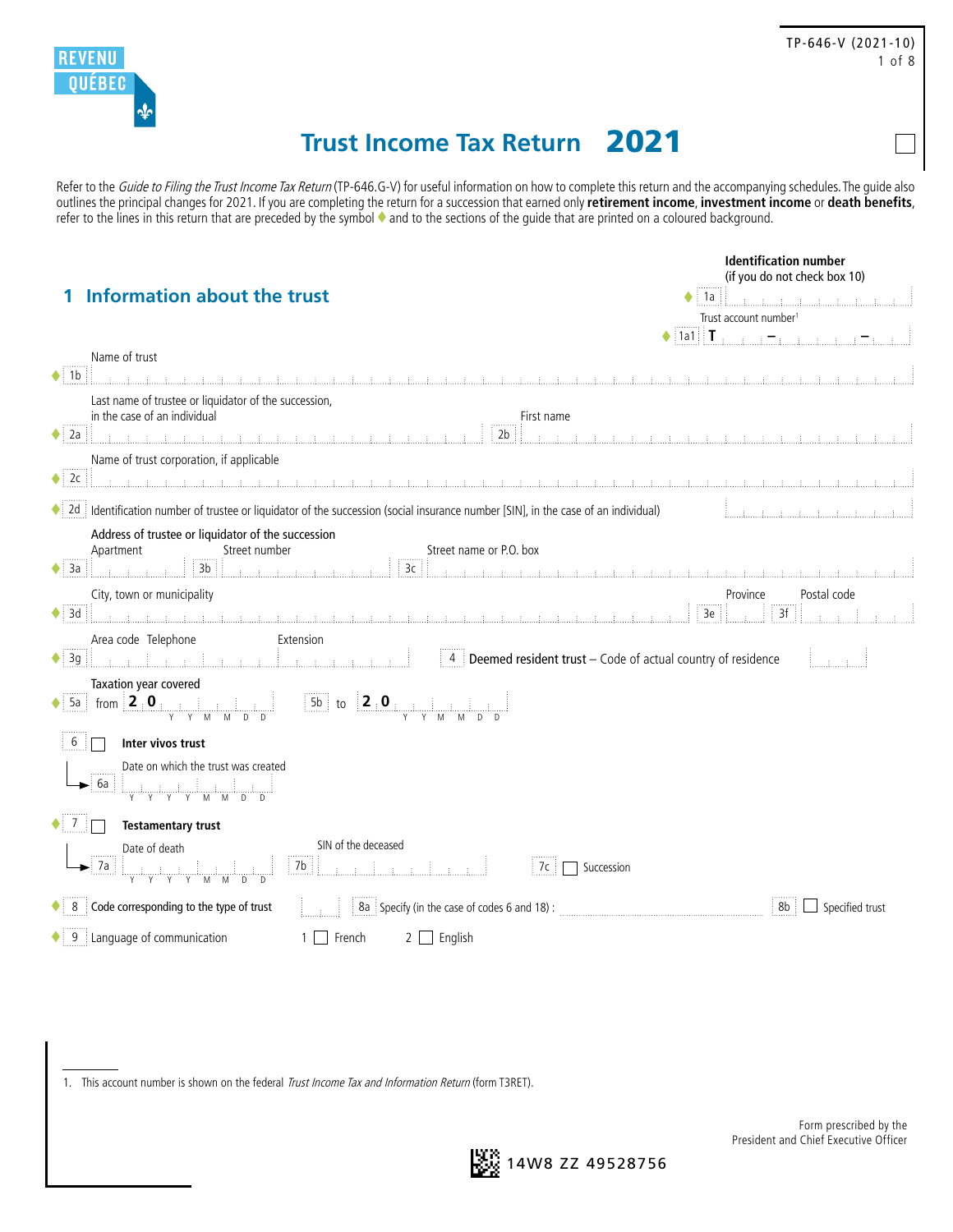## **1 Information about the trust** (continued)

|                         | $10$ $\Box$ | This is the trust's first return. If this is the case, enclose with the return a copy of the trust deed or judgment, or a copy of the will and a list of the assets at<br>the time of death, unless such a document has already been sent. If this is not the trust's first return, specify the previous taxation year:                   |                                                    |                                                                                                       |  |
|-------------------------|-------------|-------------------------------------------------------------------------------------------------------------------------------------------------------------------------------------------------------------------------------------------------------------------------------------------------------------------------------------------|----------------------------------------------------|-------------------------------------------------------------------------------------------------------|--|
|                         |             | $\boxed{10a}$ From $\boxed{2.0.$                                                                                                                                                                                                                                                                                                          |                                                    |                                                                                                       |  |
|                         |             | 10c. Trustee's address for the previous taxation year, if different from the one on lines 3a through 3f:                                                                                                                                                                                                                                  |                                                    |                                                                                                       |  |
|                         |             | $\boxed{11}$ Wind-up date, if this is the final return $\boxed{11}$ Wind-up date, if this is the final return $\boxed{2}$ . $\boxed{0}$                                                                                                                                                                                                   |                                                    |                                                                                                       |  |
|                         |             |                                                                                                                                                                                                                                                                                                                                           |                                                    |                                                                                                       |  |
|                         |             |                                                                                                                                                                                                                                                                                                                                           |                                                    |                                                                                                       |  |
| $\frac{1}{2}$ 13 $\Box$ |             | The trust was resident in Canada throughout the taxation year covered. If not, enter the code for the other country of residence.                                                                                                                                                                                                         |                                                    | $\overline{13a}$ $\overline{13a}$ $\overline{13a}$ $\overline{13a}$ $\overline{13a}$ $\overline{13a}$ |  |
| 14                      |             | There have been changes in capital interests or income interests since 1984. This does not apply in the case of a unit trust.                                                                                                                                                                                                             |                                                    |                                                                                                       |  |
|                         |             |                                                                                                                                                                                                                                                                                                                                           | $ 14a $ $\cdots$                                   |                                                                                                       |  |
|                         |             | Attach a list of the changes if they were made during the taxation year covered.                                                                                                                                                                                                                                                          |                                                    |                                                                                                       |  |
| 15                      |             | The terms of the trust deed have been changed since June 18, 1971.                                                                                                                                                                                                                                                                        |                                                    |                                                                                                       |  |
|                         |             |                                                                                                                                                                                                                                                                                                                                           | $ 15a  $ $\frac{1}{2}$ $\frac{1}{2}$ $\frac{1}{2}$ |                                                                                                       |  |
|                         |             | If changes were made during the taxation year covered, attach a copy of the documents giving effect to the changes.<br>The trust agreed to a non-arm's length inter vivos transaction under which property was transferred or loaned to the trust.                                                                                        |                                                    |                                                                                                       |  |
| 17                      |             |                                                                                                                                                                                                                                                                                                                                           | 17a                                                |                                                                                                       |  |
|                         |             | If a non-arm's length inter vivos transaction was agreed to during the taxation year covered, see the instructions in Part 4 of the quide.                                                                                                                                                                                                |                                                    |                                                                                                       |  |
| 18                      |             | The trust received property through a transfer or loan as a revocable or blind trust.                                                                                                                                                                                                                                                     | 18a :                                              |                                                                                                       |  |
|                         |             | If property was received during the taxation year covered, see the instructions in Part 4 of the guide.                                                                                                                                                                                                                                   |                                                    |                                                                                                       |  |
| 20                      |             | The will, the trust deed or a court order stipulates that the trust income must be paid to the beneficiaries.                                                                                                                                                                                                                             |                                                    |                                                                                                       |  |
| 21                      |             | The trust distributed property other than money to one of its beneficiaries during the taxation year covered by this return.                                                                                                                                                                                                              |                                                    |                                                                                                       |  |
| 22                      |             | The trust was a public trust during the taxation year covered by this return.                                                                                                                                                                                                                                                             |                                                    |                                                                                                       |  |
| 23                      |             | This is the first taxation year of a graduated rate estate (GRE) and an election has been made under section 1054 or 1055.1 of the Taxation Act.                                                                                                                                                                                          |                                                    |                                                                                                       |  |
|                         |             |                                                                                                                                                                                                                                                                                                                                           |                                                    |                                                                                                       |  |
| 24                      |             | The trust is one of a number of trusts created from contributions by the same individual.                                                                                                                                                                                                                                                 |                                                    |                                                                                                       |  |
| $\frac{1}{25}$          |             | The trust is a designated beneficiary of a designated trust.                                                                                                                                                                                                                                                                              |                                                    |                                                                                                       |  |
|                         | 26          | The trust is designated as a GRE, and no other succession is designated as such. Enter the SIN of the deceased individual on line 7b.                                                                                                                                                                                                     |                                                    |                                                                                                       |  |
|                         | $27$ $\Box$ | The trust jointly elects, with one or more of its beneficiaries who qualify for the disability tax credit, to be considered a qualified disability trust (QDT). Enter<br>the SIN of each of these persons below.                                                                                                                          |                                                    |                                                                                                       |  |
|                         |             | $\boxed{27a}$ , the set of $\boxed{27b}$ , the set of $\boxed{27c}$ , the set of $\boxed{27d}$ , the set of the set                                                                                                                                                                                                                       |                                                    |                                                                                                       |  |
|                         |             | Also enclose a copy of the document that attests to this election.                                                                                                                                                                                                                                                                        |                                                    |                                                                                                       |  |
| [27.1]                  |             | During the year, the trust ceased to be considered a QDT. See the information in section 1.7 of the quide.                                                                                                                                                                                                                                |                                                    |                                                                                                       |  |
| $\frac{1}{28}$          |             | The beneficiary of the trust died in the taxation year covered and the trust is a spousal trust, an alter ego trust, a joint spousal trust or a trust where property<br>was transferred in accordance with eligible rollover rules under subparagraph (ii) of paragraph (b) of section 454.2 and under section 692.5 of the Taxation Act. |                                                    |                                                                                                       |  |
|                         |             |                                                                                                                                                                                                                                                                                                                                           |                                                    |                                                                                                       |  |
| 29                      |             | The trust became subject to a loss restriction event during the year. See the information in section 3.5 of the quide.                                                                                                                                                                                                                    |                                                    |                                                                                                       |  |
|                         |             |                                                                                                                                                                                                                                                                                                                                           |                                                    |                                                                                                       |  |
| 30                      |             | The trust holds an interest in a qualified public corporation and it elects to defer the payment of the income tax on the deemed disposition of its interest in<br>the corporation. See the instructions in section 5.1.5 of the quide.                                                                                                   |                                                    |                                                                                                       |  |
| 31:                     |             | The trust received or disposed of (sold, transferred, exchanged, gifted, etc.) virtual currency. See section 5.1 of the quide.                                                                                                                                                                                                            |                                                    |                                                                                                       |  |
| 32 <sup>1</sup>         |             | The trust holds shares in one or more private corporations. If the trust is a personal trust, list on another sheet each corporation's name and Québec enterprise<br>number (NEQ) and the number of shares held in each corporation by the trust.                                                                                         |                                                    |                                                                                                       |  |

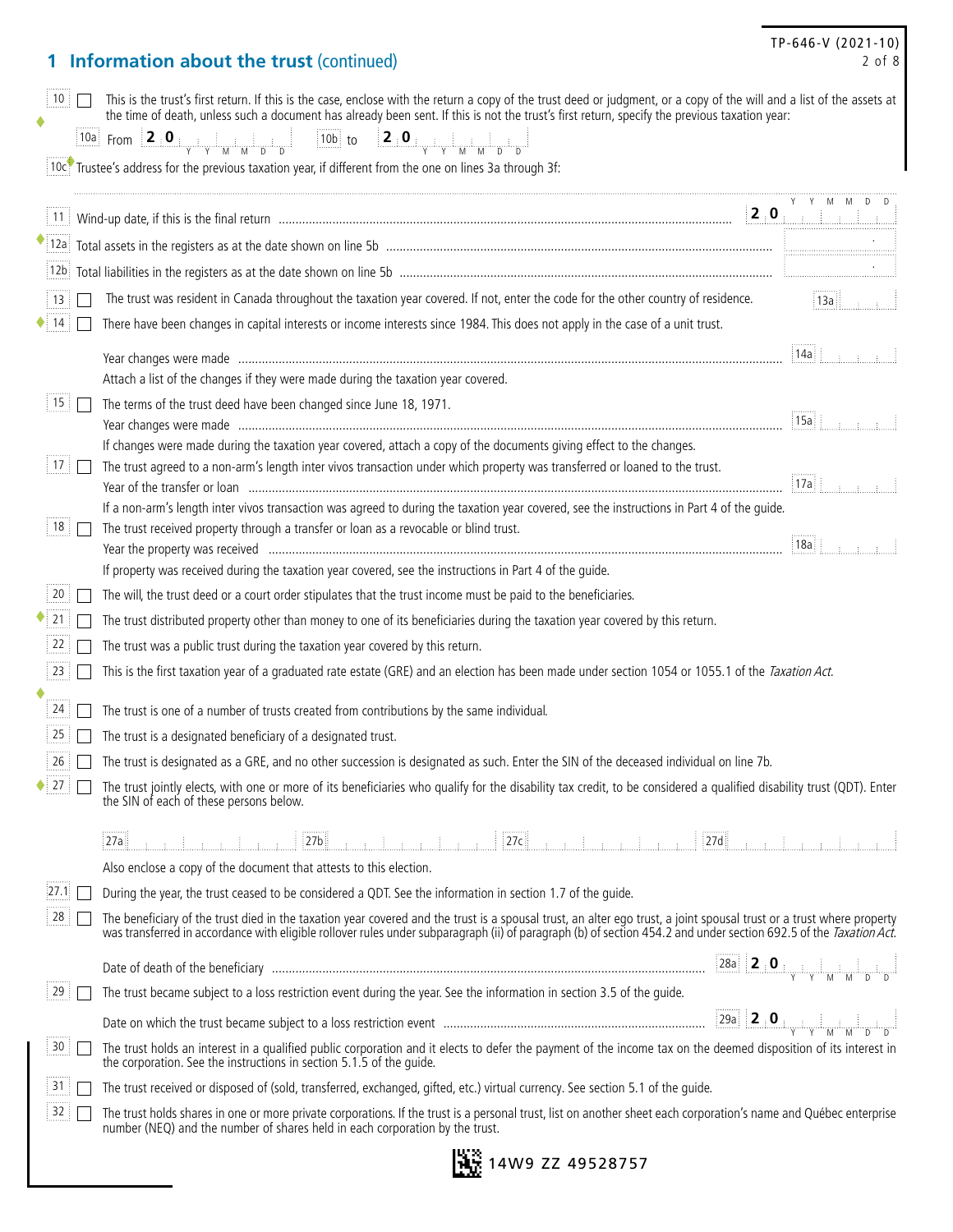|                                                                                                                                                                                                               |                             |                                                   | TP-646-V (2021-10)<br>3 of 8 |
|---------------------------------------------------------------------------------------------------------------------------------------------------------------------------------------------------------------|-----------------------------|---------------------------------------------------|------------------------------|
| Net income and taxable income<br>2                                                                                                                                                                            |                             |                                                   |                              |
| <b>Income</b> (enclose all information slips received)<br>2.1                                                                                                                                                 |                             |                                                   |                              |
| ◆ Actual amount of dividends from taxable Canadian corporations (line 303 of Schedule B)                                                                                                                      |                             | 50                                                |                              |
| ♦ Other investment income from Canadian sources (line 309 of Schedule B)                                                                                                                                      |                             | 51<br>$^{+}$                                      |                              |
| ◆ Foreign investment income (line 313 of Schedule B)                                                                                                                                                          |                             | 52<br>$+$                                         |                              |
| Taxable capital gains (amount from line 230 of Schedule A, if positive)                                                                                                                                       |                             | 53<br>$+$                                         |                              |
| ♦ Pension benefits                                                                                                                                                                                            |                             | 54<br>$^{+}$                                      |                              |
| Business income (or loss)                                                                                                                                                                                     | gross 55a                   | $net2 +$<br>55                                    |                              |
| Farm income (or loss)                                                                                                                                                                                         | gross 56a                   | $net2 +$<br>56                                    |                              |
| Fishing income (or loss)                                                                                                                                                                                      | gross 57a                   | $net2 +$<br>: 57                                  |                              |
| Rental income (or loss)                                                                                                                                                                                       | gross 58a                   | $net2 +$<br>58                                    |                              |
| Amount from a net income stabilization account (NISA)<br>Income (or losses) relating to a deemed sale applicable to certain trusts (line 30 of form TP-653-V) <sup>2</sup>                                    |                             | 59<br>$^{+}$                                      |                              |
|                                                                                                                                                                                                               |                             | : 60<br>$^{+}$                                    |                              |
| 61a<br>Other income. Specify:                                                                                                                                                                                 |                             | $\frac{1}{2}$ 61<br>$^{+}$                        |                              |
| Add lines 50 through 61.                                                                                                                                                                                      |                             | $\frac{1}{2}$ 63<br>$Income =$                    |                              |
| <b>Net income</b><br>$2.2^{\circ}$                                                                                                                                                                            |                             |                                                   |                              |
| ◆ Carrying charges and interest expenses (line 319 of Schedule B)                                                                                                                                             | 64                          |                                                   |                              |
| ♦ Fees paid to the trustee (such fees may constitute<br>employment income for the individual who receives them)<br>65                                                                                         |                             |                                                   |                              |
| ♦ Portion of the amount on line 65 that is not deductible or                                                                                                                                                  |                             |                                                   |                              |
| that is deducted elsewhere on the return<br>66                                                                                                                                                                |                             |                                                   |                              |
| Subtract line 66 from line 65.                                                                                                                                                                                | $\overrightarrow{ }$<br>.67 |                                                   |                              |
| Add lines 64 and 67.                                                                                                                                                                                          | $=$ 68                      |                                                   |                              |
| Business investment loss <sup>3</sup>                                                                                                                                                                         | $+$ 69                      |                                                   |                              |
| Other deductions in the calculation of net income. Specify: 70a                                                                                                                                               | $+ 70$                      |                                                   |                              |
| Add lines 68 through 70.                                                                                                                                                                                      | $=$                         | : 72:                                             |                              |
| Subtract line 72 from line 63.                                                                                                                                                                                |                             | $=$ $\frac{1}{2}$ 73                              |                              |
| Taxable benefits:                                                                                                                                                                                             |                             |                                                   |                              |
| • upkeep and maintenance expenses or taxes for property used by a beneficiary                                                                                                                                 |                             | 74<br>$^{+}$                                      |                              |
| • value of other taxable benefits                                                                                                                                                                             |                             | :75<br>$^{+}$                                     |                              |
| Add lines 73 through 75.                                                                                                                                                                                      |                             | Income before allocations $=$<br>$\frac{1}{2}$ 80 |                              |
| ♦ Total amounts allocated to beneficiaries (line 410 of Schedule C or line 173b of Schedule E). Enclose all RL-16 slips.                                                                                      |                             | 81                                                |                              |
| Subtract line 81 from line 80.                                                                                                                                                                                |                             | Income after allocations $=$ 82                   |                              |
| Gross-up of dividends not designated (total of the amounts from line 326 of Schedule B)                                                                                                                       |                             | $+$ 83                                            |                              |
| ◆ Adjustment of investment expenses (line 350 of Schedule B, if positive)                                                                                                                                     |                             | 84<br>$^{+}$                                      |                              |
| Add lines 82 through 84.                                                                                                                                                                                      |                             | 85<br>$=$                                         |                              |
| Carry-over of the adjustment of investment expenses                                                                                                                                                           |                             | 86                                                |                              |
| Subtract line 86 from line 85.                                                                                                                                                                                |                             | 90<br>Net income $=$                              |                              |
| <b>Taxable income</b><br>$2.3\phantom{0}$                                                                                                                                                                     |                             |                                                   |                              |
| 91a<br>Non-capital losses from other years <sup>3</sup>                                                                                                                                                       | 91                          |                                                   |                              |
| Net capital losses from other years <sup>3</sup>                                                                                                                                                              | $\frac{1}{2}$ 92            |                                                   |                              |
| 93a<br>Adjustment for the purpose of calculating the CNIL                                                                                                                                                     |                             |                                                   |                              |
|                                                                                                                                                                                                               | $+$ 94                      |                                                   |                              |
| 94a<br>Other deductions in the calculation of taxable income. Specify:                                                                                                                                        |                             |                                                   |                              |
| Add lines 91, 92 and 94.                                                                                                                                                                                      | $=$                         | 96<br>▶                                           |                              |
| Subtract line 96 from line 90. If the result is negative, enter a minus sign $(-)$ in front of the amount.                                                                                                    |                             | 97<br>$=$                                         |                              |
| Other adjustment of investment expenses (line 355 of Schedule B, if positive)                                                                                                                                 |                             | 98<br>$^{+}$                                      |                              |
| Adjustment of deductions (all or part of the deduction claimed for a trust that is a certified forest producer)                                                                                               |                             | :98.1                                             |                              |
| Add lines 97, 98 and 98.1. If the result is nil or negative, enter 0 on line 135. If the result is positive, continue the calculations on the                                                                 |                             |                                                   |                              |
| $\bullet$ next page. Mutual fund trusts and trusts subject to alternative minimum tax (AMT) <sup>4</sup> must continue the calculations on the next<br>page even if the result on line 99 is negative or nil. |                             | <b>Taxable income</b> $=$ 99                      |                              |
|                                                                                                                                                                                                               |                             |                                                   |                              |

2. Enter a minus sign (–) in front of an amount that is a loss and subtract that amount from a positive amount.

3. Do not use a minus sign (–).

4. Refer to the instructions for line 130 in the guide to determine whether the trust is subject to AMT.

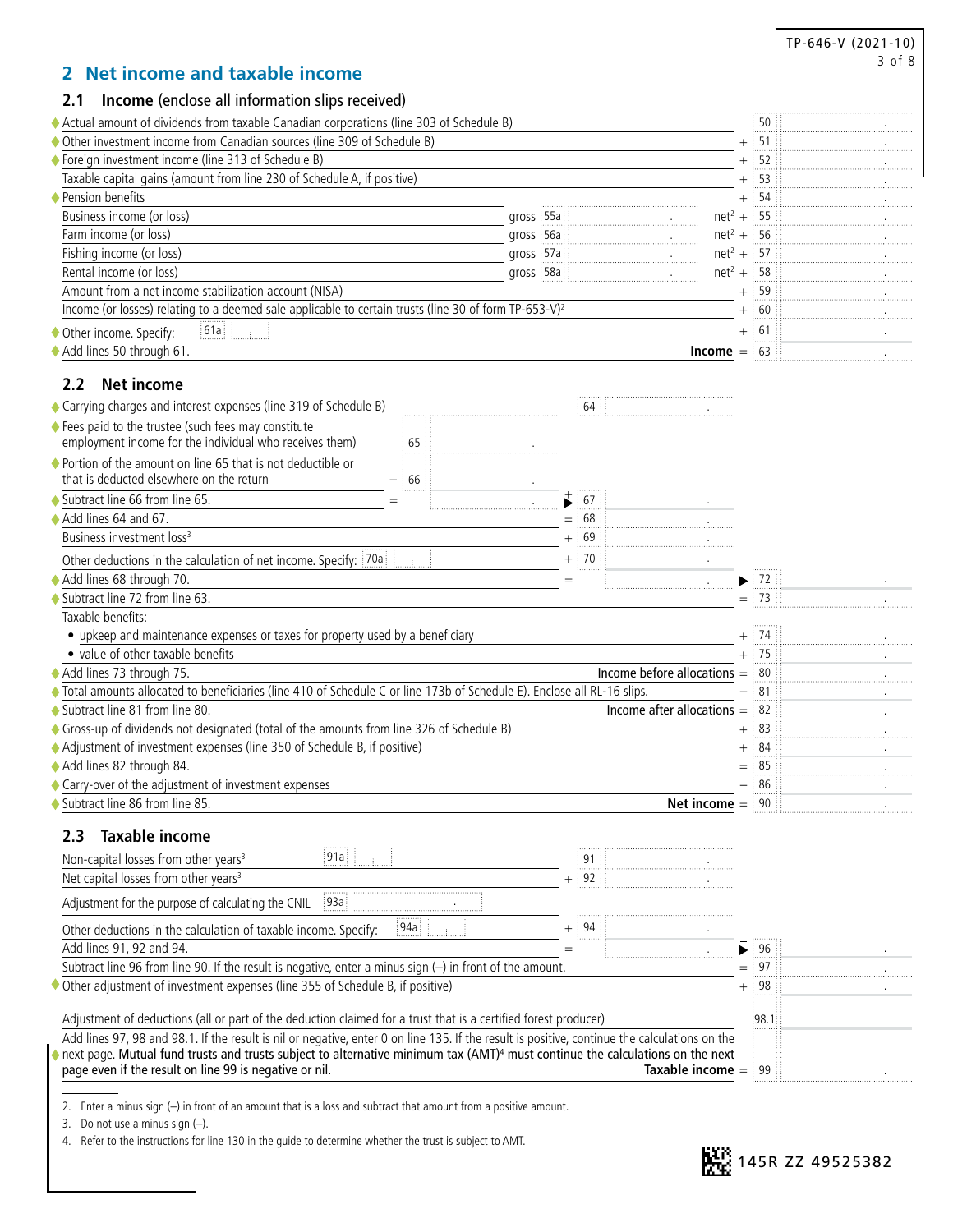TP-646-V (2021-10) 4 of 8

## **3 Income tax payable**

For a **GRE** or a **QDT**, complete lines 101 through 103 (see the guide). To calculate the amounts on lines 101 and 102, use the table of income tax rates provided below.

|                                                                                                                                                                                                   | <b>Taxable income</b> |                     |                                   |                                         |         | <b>Income tax rates</b>                                                                                                                                                                                            |   |                  |        |
|---------------------------------------------------------------------------------------------------------------------------------------------------------------------------------------------------|-----------------------|---------------------|-----------------------------------|-----------------------------------------|---------|--------------------------------------------------------------------------------------------------------------------------------------------------------------------------------------------------------------------|---|------------------|--------|
| more than<br>\$45,105<br>\$90,200<br>\$109,755                                                                                                                                                    | \$0                   | but no more<br>than | \$45,105<br>\$90,200<br>\$109,755 |                                         |         | 15% of taxable income<br>\$6,765.75 on the first \$45,105 and 20% on the remainder<br>\$15,784.75 on the first \$90,200 and 24% on the remainder<br>\$20,477.95 on the first \$109,755 and 25.75% on the remainder |   |                  |        |
| Taxable income (line 99)                                                                                                                                                                          |                       |                     |                                   |                                         |         |                                                                                                                                                                                                                    |   |                  |        |
|                                                                                                                                                                                                   | on the first $-$      |                     |                                   | $\blacktriangleright$ the income tax is |         | ፥ 101                                                                                                                                                                                                              |   |                  |        |
| on the remainder $=$                                                                                                                                                                              |                       |                     |                                   | $\blacktriangleright$ the income tax at | $%$ is  | $+$ 102                                                                                                                                                                                                            |   |                  |        |
| Add lines 101 and 102. Carry the result to line 120.                                                                                                                                              |                       |                     |                                   |                                         |         | $=$                                                                                                                                                                                                                |   | 103              |        |
| For a trust other than a mutual fund trust, a QDT or a GRE, complete lines 105 and 107.<br>For a specified investment flow-through trust (SIFT), see the note for lines 105 and 107 in the quide. |                       |                     |                                   |                                         |         |                                                                                                                                                                                                                    |   |                  |        |
| Taxable income (line 99)                                                                                                                                                                          |                       |                     |                                   |                                         |         |                                                                                                                                                                                                                    |   | 105              |        |
| Tax rate                                                                                                                                                                                          |                       |                     |                                   |                                         |         |                                                                                                                                                                                                                    |   | $\times$         | 25.75% |
| Multiply line 105 by 25.75%. Carry the result to line 120.                                                                                                                                        |                       |                     |                                   |                                         |         |                                                                                                                                                                                                                    |   | $=$ 107          |        |
| For a mutual fund trust, complete lines 110 through 115. For a SIFT trust, see the note for lines 110 through 115 in the quide.                                                                   |                       |                     |                                   |                                         |         |                                                                                                                                                                                                                    |   |                  |        |
| Taxable income (line 99)                                                                                                                                                                          |                       |                     |                                   |                                         |         |                                                                                                                                                                                                                    |   | 110              |        |
| Amount from line 53 or line 92 (whichever is less)                                                                                                                                                |                       |                     |                                   |                                         |         |                                                                                                                                                                                                                    |   | + 111            |        |
| Add lines 110 and 111.                                                                                                                                                                            |                       |                     |                                   |                                         |         |                                                                                                                                                                                                                    |   | $=$ 112          |        |
| Amount from line 53                                                                                                                                                                               |                       |                     |                                   | Amount from line 250 of Schedule A      |         |                                                                                                                                                                                                                    |   | – †113           |        |
| Subtract line 113 from line 112. If the result is negative, enter 0.                                                                                                                              |                       |                     |                                   |                                         |         |                                                                                                                                                                                                                    |   | $=$ 114          |        |
| Tax rate                                                                                                                                                                                          |                       |                     |                                   |                                         |         |                                                                                                                                                                                                                    |   | $\times$<br>     | 25.75% |
| Multiply line 114 by 25.75%. Carry the result to line 120.                                                                                                                                        |                       |                     |                                   |                                         |         |                                                                                                                                                                                                                    |   | $=$ 115          |        |
|                                                                                                                                                                                                   |                       |                     |                                   |                                         |         |                                                                                                                                                                                                                    |   |                  |        |
| Income tax on taxable income (line 103, 107 or 115, as applicable).<br>You may have to complete form TP-750-V (see the quide).                                                                    |                       |                     |                                   |                                         |         |                                                                                                                                                                                                                    |   | 120              |        |
| Income tax adjustment. Specify:                                                                                                                                                                   |                       |                     |                                   |                                         |         |                                                                                                                                                                                                                    |   | $+$ 121          |        |
| Add lines 120 and 121.<br>Tax credit for donations and gifts<br>Trust that is not a QDT or a GRE                                                                                                  |                       |                     |                                   |                                         |         |                                                                                                                                                                                                                    |   | $=$ 122          |        |
| Total donations and gifts                                                                                                                                                                         |                       |                     |                                   |                                         | :123.1: | A<br>$\times$ 20%                                                                                                                                                                                                  | В |                  |        |
| Portion of donations and gifts that exceeds \$200                                                                                                                                                 |                       |                     |                                   |                                         | 123.2   | $\times$ 5.75%                                                                                                                                                                                                     |   |                  |        |
| Add the amounts in column B and carry the result to line 123.                                                                                                                                     |                       |                     |                                   |                                         |         |                                                                                                                                                                                                                    |   |                  |        |
| GRE or QDT                                                                                                                                                                                        |                       |                     |                                   |                                         |         |                                                                                                                                                                                                                    |   |                  |        |
| Total donations and gifts                                                                                                                                                                         |                       |                     |                                   |                                         | 123.3   | $\times$ 20%                                                                                                                                                                                                       |   |                  |        |
| Amount from line 99 minus \$109,755. If the result is negative, enter 0.                                                                                                                          |                       |                     |                                   |                                         | 123.4   |                                                                                                                                                                                                                    |   |                  |        |
| Enter the portion of donations and gifts that exceeds \$200 or the amount<br>from line 123.4, whichever is less. If the amount is negative, enter 0.                                              |                       |                     |                                   |                                         | 123.5   | $\times$ 5.75% $\blacktriangleright$ +                                                                                                                                                                             |   |                  |        |
| Portion of donations and gifts that exceeds the aggregate of \$200 and the                                                                                                                        |                       |                     |                                   |                                         |         |                                                                                                                                                                                                                    |   |                  |        |
| amount from column A of line 123.5                                                                                                                                                                |                       |                     |                                   |                                         | 123.6:  | $\times$ 4%                                                                                                                                                                                                        |   |                  |        |
| Add the amounts in column B and carry the result to line 123.                                                                                                                                     |                       |                     |                                   |                                         |         |                                                                                                                                                                                                                    |   |                  |        |
| ◆ Tax credit for donations and gifts                                                                                                                                                              |                       |                     |                                   |                                         |         | 123                                                                                                                                                                                                                |   |                  |        |
| ◆ Foreign tax credit. Complete form TP-772-V.                                                                                                                                                     |                       |                     |                                   |                                         |         | + 124                                                                                                                                                                                                              |   |                  |        |
| Dividend tax credit (total of the amounts from line 328 of Schedule B)                                                                                                                            |                       |                     |                                   |                                         |         | $+$ 125                                                                                                                                                                                                            |   |                  |        |
|                                                                                                                                                                                                   |                       |                     |                                   |                                         |         | $=$                                                                                                                                                                                                                |   | ▶ 126            |        |
| Add lines 123 through 125.<br>Subtract line 126 from line 122. If the result is negative, enter 0.                                                                                                |                       |                     |                                   |                                         |         |                                                                                                                                                                                                                    |   | $=$ 127          |        |
| Tax credit claimed by the trust as a designated beneficiary of a designated trust. Complete form TP-671.9-V.                                                                                      |                       |                     |                                   |                                         |         |                                                                                                                                                                                                                    |   | 128              |        |
| Subtract line 128 from line 127. If the result is negative, enter 0.                                                                                                                              |                       |                     |                                   |                                         |         |                                                                                                                                                                                                                    |   | $=$ 129          |        |
| Additional income tax resulting from the AMT. Complete form TP-776.42.F-V.                                                                                                                        |                       |                     |                                   |                                         |         |                                                                                                                                                                                                                    |   | + 130            |        |
| Add lines 129 and 130.                                                                                                                                                                            |                       |                     |                                   |                                         |         |                                                                                                                                                                                                                    |   | $=$ 131          |        |
| Additional income tax resulting from the AMT carried forward to 2021. Complete form TP-776.42.F-V.<br>Subtract line 132 from line 131. If the result is negative, enter 0.                        |                       |                     |                                   |                                         |         |                                                                                                                                                                                                                    |   | - 132<br>$=$ 133 |        |

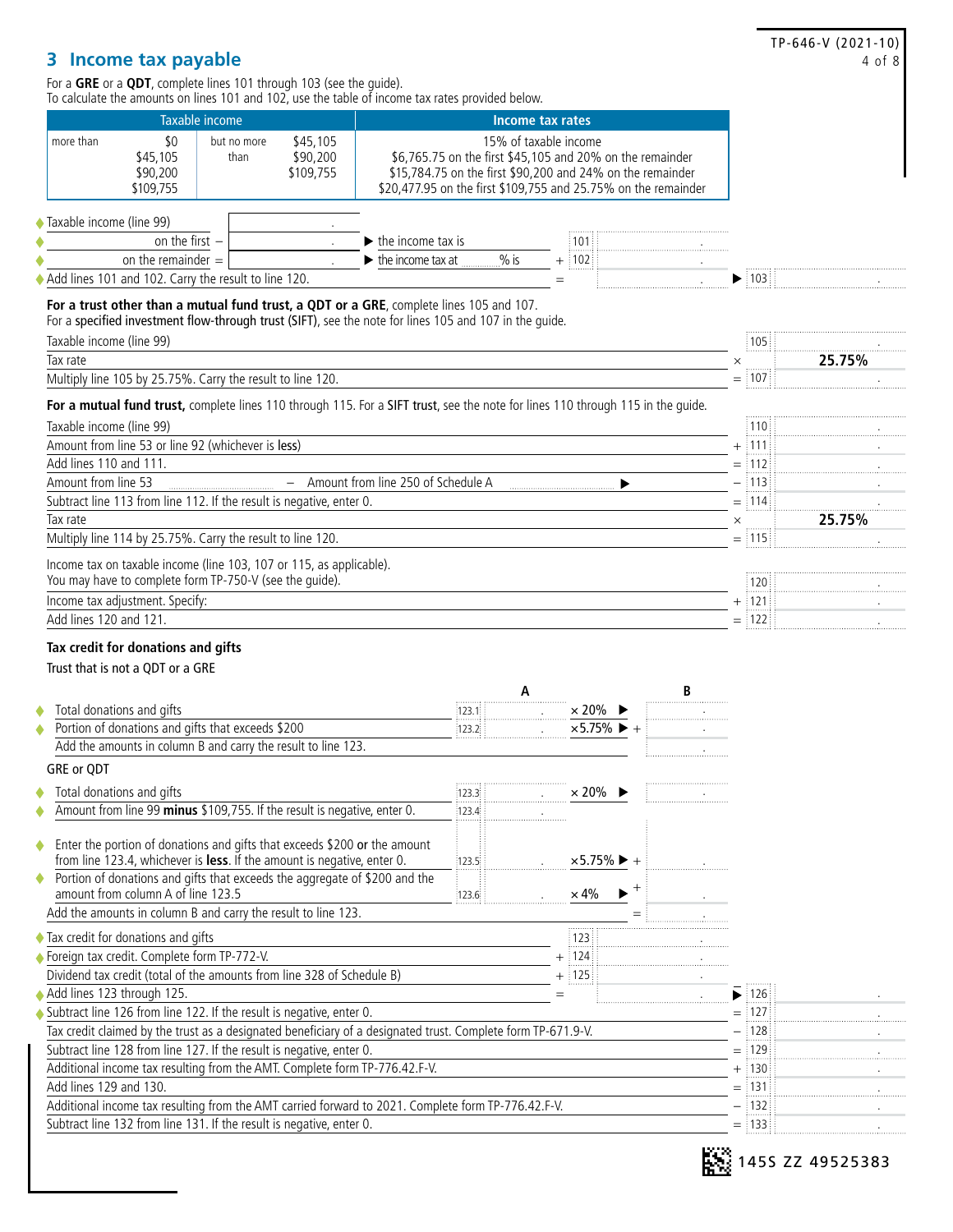|                                                                                                                                               |                                                         |           | $TP-646-V(2021-10)$ |
|-----------------------------------------------------------------------------------------------------------------------------------------------|---------------------------------------------------------|-----------|---------------------|
| <b>Income tax payable (continued)</b><br>3.                                                                                                   |                                                         |           | 5 of 8              |
| Amount from line 133                                                                                                                          |                                                         | 133.1     |                     |
| Deduction for logging tax                                                                                                                     |                                                         | 134       |                     |
| Subtract line 134 from line 133.1. If the result is negative, enter 0.                                                                        |                                                         | $=$ 135   |                     |
| Special tax respecting certain refundable tax credits, an RESP or an income-averaging annuity for artists                                     |                                                         | $+$ 136   |                     |
| Income tax on the taxable distributions amount (line 180 of Schedule E)                                                                       |                                                         | 137       |                     |
| Income tax payable on specified immovables (line 671 of Schedule F)                                                                           |                                                         | $+$ 138   |                     |
| Add lines 135 through 138. Carry the result to line 150.                                                                                      | <b>Income tax payable</b> $=$ 140                       |           |                     |
| 4 Refund claimed or balance due                                                                                                               |                                                         |           |                     |
| Income tax payable (line 140)                                                                                                                 |                                                         | 150       |                     |
| ◆ Recovery tax. Complete form TP-768.1-V.                                                                                                     |                                                         | $+$ 150.1 |                     |
| $\blacklozenge$ Add lines 150 and 150.1.                                                                                                      |                                                         | $=$ 150.2 |                     |
| ♦ Income tax paid in instalments                                                                                                              | 1511                                                    |           |                     |
| Québec income tax withheld at source, as shown on RL slips                                                                                    | $+$ :152                                                |           |                     |
| Tax credits for scientific research and experimental development (R&D)                                                                        | $+$ 153                                                 |           |                     |
| Tax credit for an on-the-job training period                                                                                                  | $+$ :154                                                |           |                     |
| 156a                                                                                                                                          |                                                         |           |                     |
| ◆ Other credits and other adjustments to income tax payable. Specify:                                                                         | $+$ :156                                                |           |                     |
| Add lines 151 through 156.<br>Income tax paid, credits and other adjustments $=$                                                              |                                                         | 157       |                     |
| ♦ Subtract line 157 from line 150.2. If the result is negative, carry it to line 159.                                                         |                                                         |           |                     |
| If the result is positive, carry it to line 160.                                                                                              | <b>Refund claimed or balance due <math>=</math> 158</b> |           |                     |
| Amount from line 158, if negative                                                                                                             | Refund claimed                                          | 159       |                     |
| Amount from line 158, if positive                                                                                                             | Balance due                                             | 160       |                     |
|                                                                                                                                               |                                                         |           |                     |
| Make the payment by cheque or money order payable<br>to the Minister of Revenue of Québec.                                                    | <b>Payment enclosed</b>                                 | :161      |                     |
| Information about the person who completed the return                                                                                         |                                                         |           |                     |
| Provide the information requested below only if the person who completed the return is different from the person required to complete Part 5. |                                                         |           |                     |
| Last name and first name of the individual or name of corporation                                                                             |                                                         |           |                     |
|                                                                                                                                               |                                                         |           |                     |
| 165                                                                                                                                           |                                                         |           |                     |
| Address (street number, street name, P.O. box)                                                                                                |                                                         |           |                     |
| City, town or municipality                                                                                                                    | Province                                                |           | Postal code         |
|                                                                                                                                               |                                                         |           |                     |
| Area code Telephone                                                                                                                           |                                                         |           |                     |
| المستسلسات                                                                                                                                    |                                                         |           |                     |
|                                                                                                                                               |                                                         |           |                     |
| <b>Certification</b><br>5                                                                                                                     |                                                         |           |                     |

٦

Part 5 must be completed by the trustee or the liquidator of the succession, or by the trustee's or the liquidator's representative.

I hereby certify that the information provided in this return and in all enclosed documents is accurate and complete, and that it fully discloses the trust's income from all sources.

|                                                                                                                                                                                           |                                                                                                                                                                                                                                                                                                       | Name (please print) |                  |  |  |
|-------------------------------------------------------------------------------------------------------------------------------------------------------------------------------------------|-------------------------------------------------------------------------------------------------------------------------------------------------------------------------------------------------------------------------------------------------------------------------------------------------------|---------------------|------------------|--|--|
|                                                                                                                                                                                           | Signature                                                                                                                                                                                                                                                                                             | Position or title   | Date             |  |  |
|                                                                                                                                                                                           | Important: You must file the trust return within 90 days after the end of the trust's taxation year.<br>Interest will be calculated on any balance not paid before the end of the 90-day period. Amounts of less than \$2 need not be paid by the trust<br>and will not be refunded by Revenu Québec. |                     |                  |  |  |
| We may compare the information provided in this return with information obtained from other sources, and may communicate the information to other government<br>departments and agencies. |                                                                                                                                                                                                                                                                                                       |                     |                  |  |  |
|                                                                                                                                                                                           |                                                                                                                                                                                                                                                                                                       |                     | 145T ZZ 49525384 |  |  |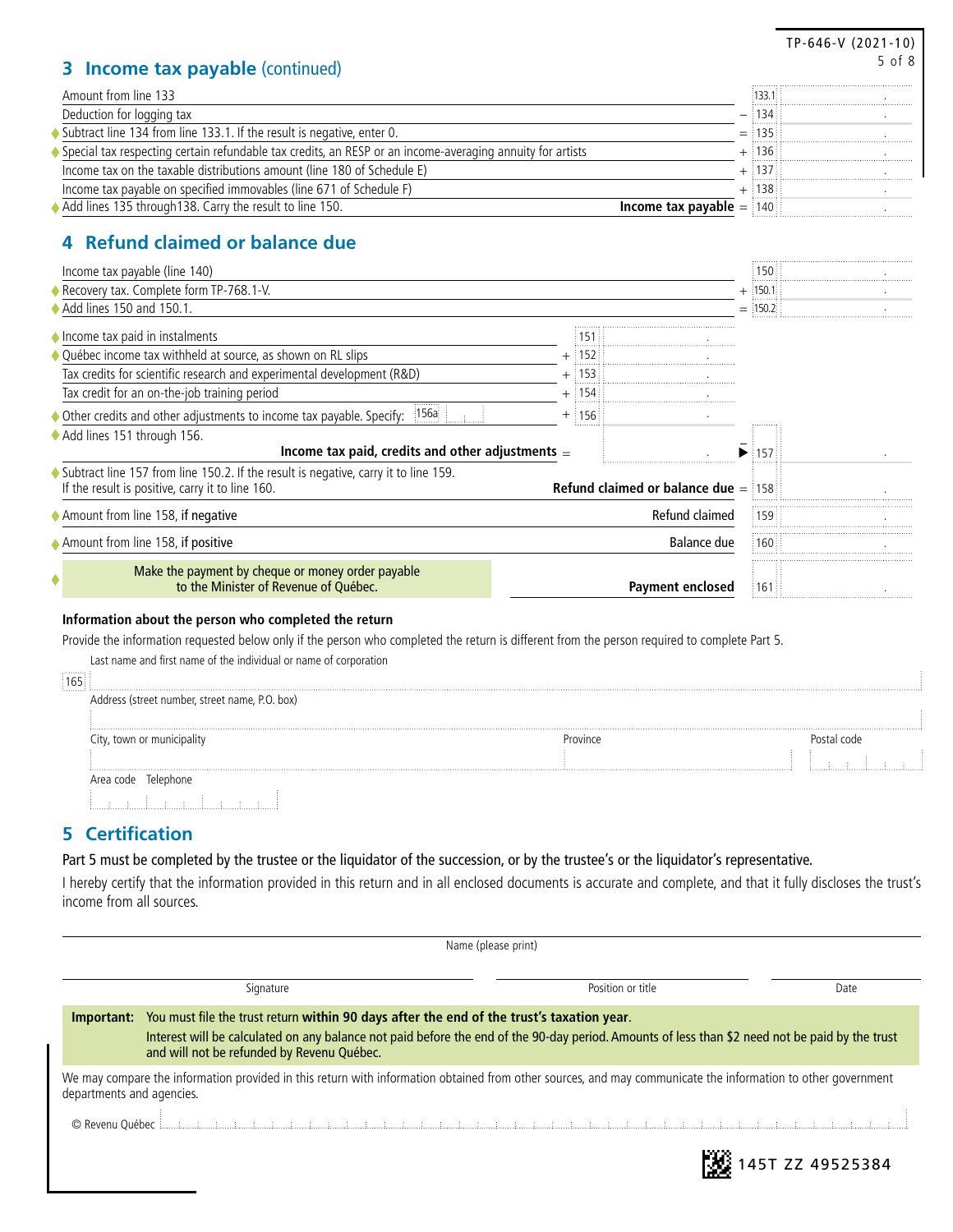|                                                                                                                                                      | TP-646-V (2021-10)      |
|------------------------------------------------------------------------------------------------------------------------------------------------------|-------------------------|
|                                                                                                                                                      | 6 of 8                  |
| 6 Additional information about the trust                                                                                                             |                         |
| Before competing Part 6, see the instructions in section 4.6 of the guide.                                                                           |                         |
| Important: In the case of a trust resident in Québec that owns a specified immovable, complete Schedule G instead.                                   |                         |
| 6.1 Settlors<br>If there are more than two settlors, enclose another copy of Part 6 of this form with the requested information.<br><b>Settlor 1</b> |                         |
| A- Name (last and first name for an individual)                                                                                                      | <b>B-</b> Date of birth |
|                                                                                                                                                      |                         |
| <b>C</b> - Identification number or SIN<br><b>D</b> -Address                                                                                         |                         |
|                                                                                                                                                      |                         |
| <b>E</b> - Jurisdiction of residence                                                                                                                 |                         |
|                                                                                                                                                      |                         |

| <b>Settlor 2</b>                                  |                                                     |
|---------------------------------------------------|-----------------------------------------------------|
| A- Name (last and first name for an individual)   | <b>B-</b> Date of birth<br><b>Contract Contract</b> |
| <b>C</b> - Identification number or SIN<br>yyuute | Y Y Y Y M M<br>n n                                  |
| <b>E</b> - Jurisdiction of residence              |                                                     |

#### **6.2 Trustees**

If there are more than three trustees, enclose another copy of Part 6 of this form with the requested information.

| A- Name (last and first name for an individual)      | <b>B-</b> Date of birth |
|------------------------------------------------------|-------------------------|
|                                                      | ليبتلبونه والمسهمة      |
| C- Identification number or SIN<br><b>D</b> -Address | Y Y Y M M               |
| <u> 1.  1.  1.  1.  1.  1.  1.  1</u>                |                         |
| <b>E</b> - Jurisdiction of residence                 |                         |
| <b>Trustee 2</b>                                     |                         |
| A- Name (last and first name for an individual)      | <b>B-</b> Date of birth |
|                                                      |                         |
| <b>D</b> -Address<br>C- Identification number or SIN |                         |
|                                                      |                         |
| E- Jurisdiction of residence                         |                         |
|                                                      |                         |
| <b>Trustee 3</b>                                     |                         |
| A- Name (last and first name for an individual)      | <b>B-</b> Date of birth |
|                                                      | ببنانيسا بالمستسل       |
| C- Identification number or SIN<br>D- Address        | Y Y Y Y M M<br>D.       |
|                                                      |                         |
| E- Jurisdiction of residence                         |                         |
|                                                      |                         |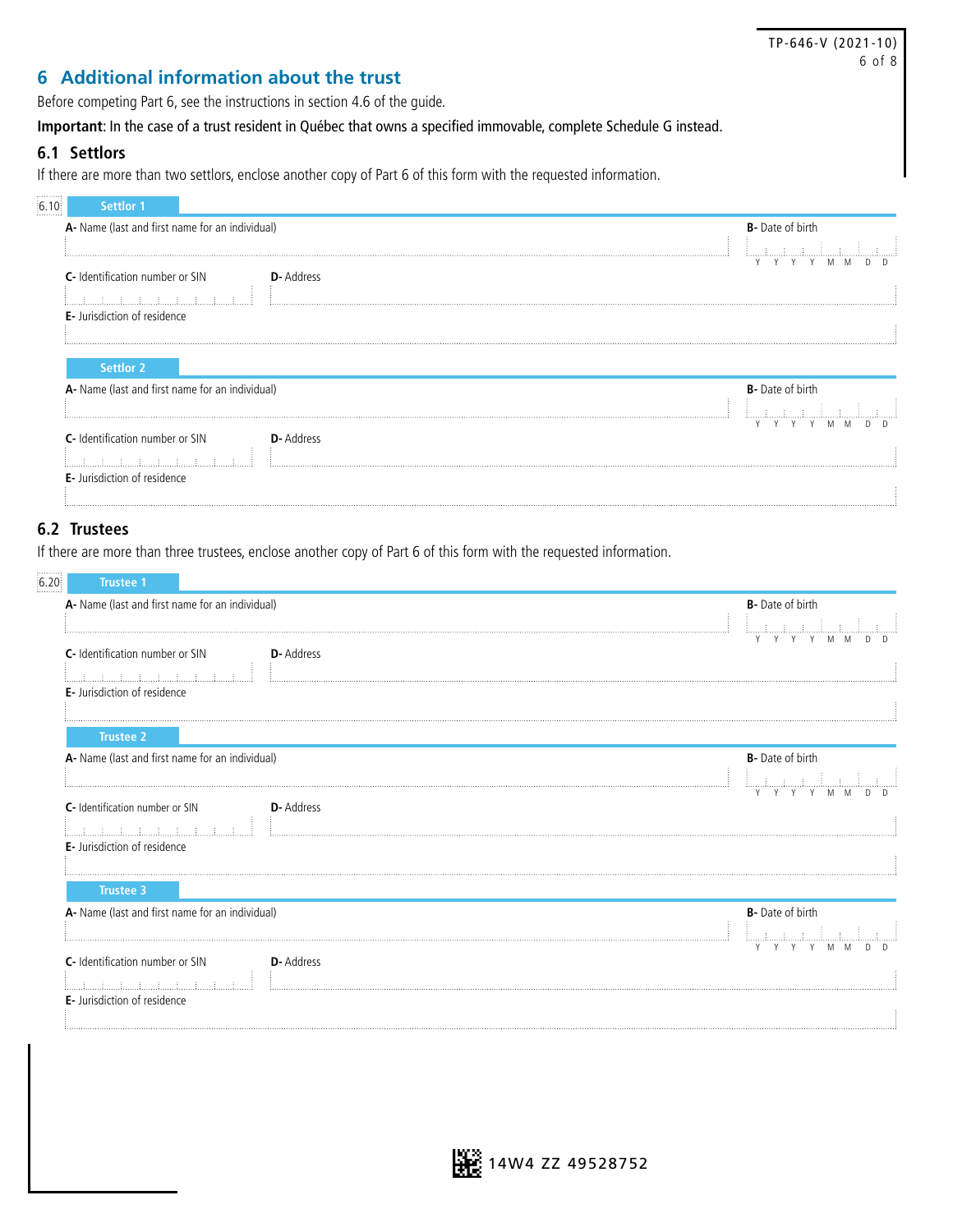#### TP-646-V (2021-10) 7 of 8

#### **6.3 Persons who can exert control over the trustee's decisions**

If there are more than two persons, enclose another copy of Part 6 of this form with the requested information.

| A- Name (last and first name for an individual)      | <b>B</b> - Date of birth |
|------------------------------------------------------|--------------------------|
|                                                      |                          |
| <b>D</b> -Address<br>C- Identification number or SIN |                          |
| ほうしょうしょう ほうしょうほう                                     |                          |
| <b>E</b> - Jurisdiction of residence                 |                          |
|                                                      |                          |
| Person <sub>2</sub>                                  |                          |
| A- Name (last and first name for an individual)      | <b>B-</b> Date of birth  |
|                                                      |                          |
|                                                      |                          |
| C- Identification number or SIN<br>D-Address         |                          |
|                                                      |                          |
|                                                      |                          |

#### **6.4 Beneficiaries**

If there are more than five beneficiaries, enclose another copy of Part 6 of this form with the requested information.

| 6.40.<br><b>Beneficiary 1</b>                        |                         |
|------------------------------------------------------|-------------------------|
| A- Name (last and first name for an individual)      | <b>B-</b> Date of birth |
| C- Identification number or SIN<br><b>D-Address</b>  |                         |
| <u>di di di di di di di di di di d</u>               |                         |
| E- Jurisdiction of residence                         |                         |
| <b>Beneficiary 2</b>                                 |                         |
| A- Name (last and first name for an individual)      | <b>B-</b> Date of birth |
|                                                      | Y Y Y M M<br>Y          |
| C- Identification number or SIN<br><b>D-Address</b>  |                         |
| أستلاسيا المساد المستحد المساد المساد                |                         |
| <b>E-</b> Jurisdiction of residence                  |                         |
| <b>Beneficiary 3</b>                                 |                         |
| A- Name (last and first name for an individual)      | <b>B-</b> Date of birth |
|                                                      | للسلسلة المستحققات      |
|                                                      | Y Y<br>M M              |
| C- Identification number or SIN<br><b>D</b> -Address |                         |
| E- Jurisdiction of residence                         |                         |
|                                                      |                         |

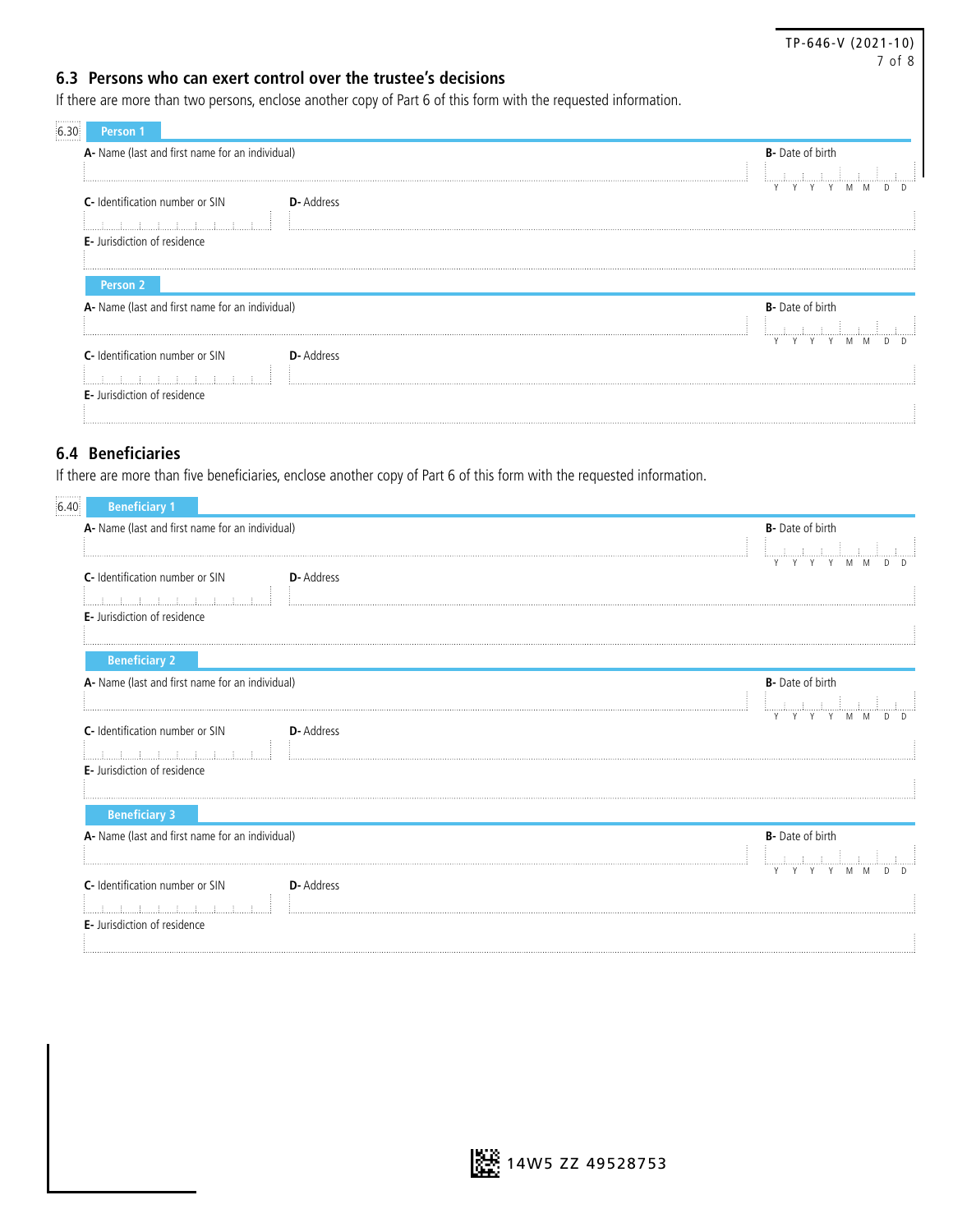|                                                      | TP-646-V (2021-10)<br>8 of 8 |
|------------------------------------------------------|------------------------------|
| <b>Beneficiary 4</b>                                 |                              |
| A- Name (last and first name for an individual)      | <b>B-</b> Date of birth      |
|                                                      |                              |
| C- Identification number or SIN<br><b>D-</b> Address |                              |
| <b>E</b> - Jurisdiction of residence                 |                              |
| <b>Beneficiary 5</b>                                 |                              |
| A- Name (last and first name for an individual)      | <b>B-</b> Date of birth      |
| C- Identification number or SIN<br><b>D</b> -Address |                              |
|                                                      |                              |
| E- Jurisdiction of residence                         |                              |

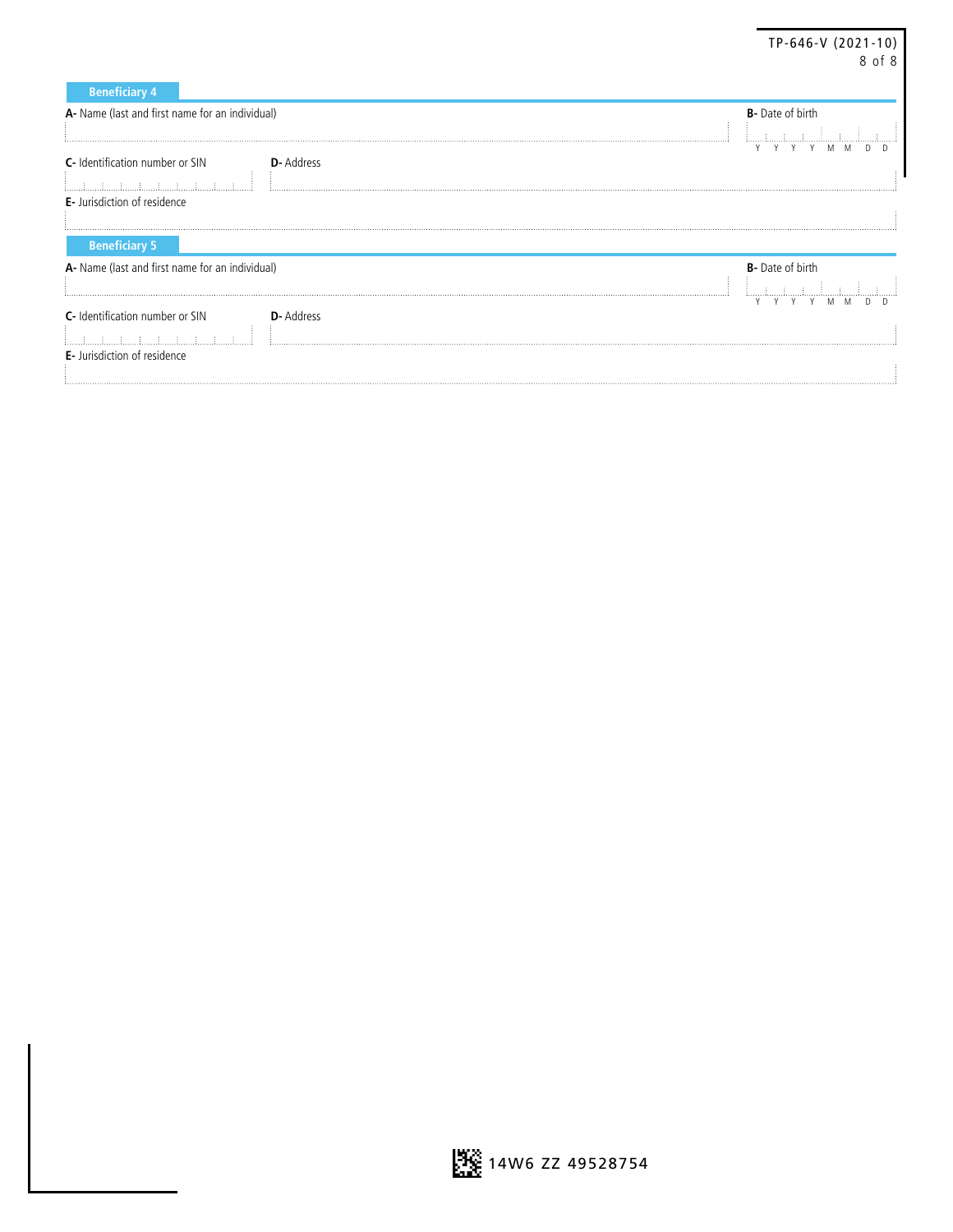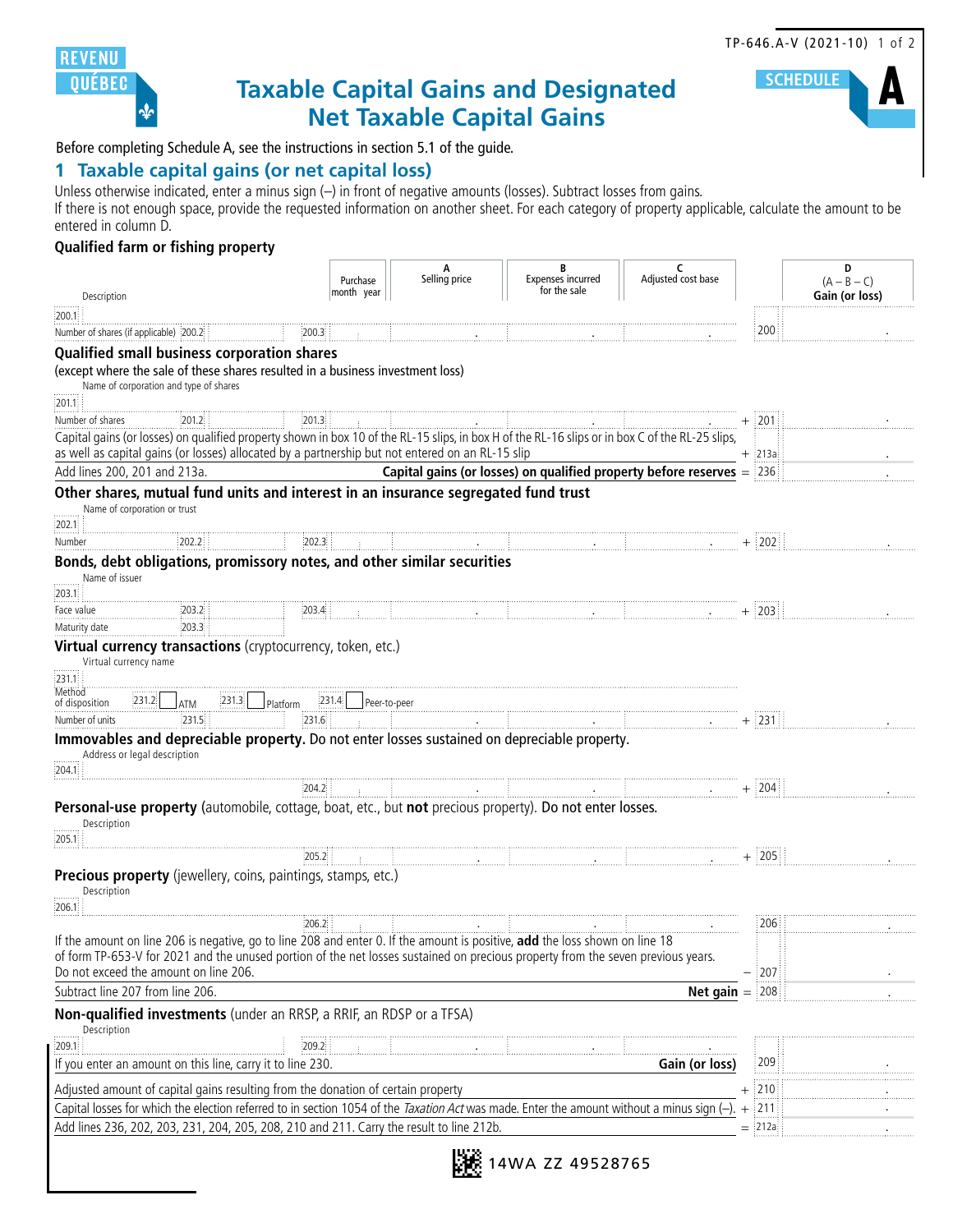# TP-646.A-V (2021-10) 2 of 2 **1 Taxable capital gains (or net capital loss)** (continued)

| capital gains (or net capital 1033) (continued)                                                                                                                                                                                                                                                                                              |                                                   |                                                     |            |                                              |          |            |                                                                                   |
|----------------------------------------------------------------------------------------------------------------------------------------------------------------------------------------------------------------------------------------------------------------------------------------------------------------------------------------------|---------------------------------------------------|-----------------------------------------------------|------------|----------------------------------------------|----------|------------|-----------------------------------------------------------------------------------|
| Amount on line 212a                                                                                                                                                                                                                                                                                                                          |                                                   |                                                     |            |                                              |          | 212b       |                                                                                   |
| Capital gains (or losses) on other property shown in box I of the RL-3 slips, in box 12 of the RL-15 slips, in box A<br>(minus the amount in box H) of the RL-16 slips or in box B of the RL-25 slips, as well as capital gains (or losses) allocated<br>by a partnership but not entered on an RL-15 slip                                   |                                                   |                                                     | $+$ :213b: |                                              |          |            |                                                                                   |
| Capital gains (or losses) on other property as shown on the RL-16 slips (box A minus box H) [213c]                                                                                                                                                                                                                                           |                                                   |                                                     |            |                                              |          |            |                                                                                   |
| Net amount of capital gains (or losses) from a deemed sale applicable to certain trusts (form TP-653-V)                                                                                                                                                                                                                                      |                                                   |                                                     |            |                                              |          | $+$ :213d: |                                                                                   |
| Add lines 212b, 213b and 213d.                                                                                                                                                                                                                                                                                                               |                                                   |                                                     |            |                                              |          | $=$ 215    |                                                                                   |
| Capital loss from a reduction in a business investment loss (see the instructions for line 69 of the return in the quide).<br>Enter the amount without a minus sign $(-)$ .                                                                                                                                                                  |                                                   | $-$ 1216                                            |            |                                              |          |            |                                                                                   |
| Subtract line 216 from line 215.                                                                                                                                                                                                                                                                                                             | Total capital gains (or losses) before reserves = | $\frac{1}{2}220$                                    |            |                                              |          |            |                                                                                   |
| Reserve for the previous year (total of the amounts from column A of Part 2 below)                                                                                                                                                                                                                                                           |                                                   | + :221                                              |            |                                              |          |            |                                                                                   |
| Add lines 220 and 221.                                                                                                                                                                                                                                                                                                                       |                                                   |                                                     |            |                                              |          | $=$ :222   |                                                                                   |
| Reserve for the current year (total of the amounts from column B of Part 2 below)                                                                                                                                                                                                                                                            |                                                   |                                                     |            |                                              |          | 1223       |                                                                                   |
| Subtract line 223 from line 222.                                                                                                                                                                                                                                                                                                             |                                                   |                                                     |            | <b>Capital gains (or losses)</b> $=$ $ 224 $ |          |            |                                                                                   |
| Enter the amount from line 209 or multiply line 224 by 50%.<br>If the result is negative, it may, under certain conditions, be applied against the taxable capital gains of previous or subsequent years<br>(see the instructions for line 230 of Schedule A in the quide).<br>If the result is positive, carry it to line 53 of the return. |                                                   | Taxable capital gains (or net capital loss) $=$ 230 |            |                                              | $\times$ |            | 50%                                                                               |
| 2 Summary of reserves                                                                                                                                                                                                                                                                                                                        |                                                   |                                                     |            |                                              |          |            |                                                                                   |
| Complete Part 2 if the trust is deducting a reserve for the current year<br>or deducted a reserve for the previous year.                                                                                                                                                                                                                     |                                                   | А<br>Reserve for<br>the previous year               |            | B<br>Reserve for<br>the current year         |          |            | C<br>Amount used to calculate<br>the capital gains deduction<br>(col. A – col. B) |
| Property disposed of after November 12, 1981                                                                                                                                                                                                                                                                                                 |                                                   |                                                     |            |                                              |          |            | Enter a minus sign $(-)$<br>in front of a negative amount.                        |
| Qualified farm or fishing property                                                                                                                                                                                                                                                                                                           |                                                   |                                                     |            |                                              |          |            |                                                                                   |
| Date of<br>• disposed of before 2021 disposition 232                                                                                                                                                                                                                                                                                         | :232a                                             |                                                     |            |                                              |          |            |                                                                                   |
| · disposed of in 2021                                                                                                                                                                                                                                                                                                                        | 232b                                              | N/A                                                 |            |                                              |          |            |                                                                                   |
| Qualified small business corporation shares                                                                                                                                                                                                                                                                                                  |                                                   |                                                     |            |                                              |          |            |                                                                                   |
| Y Y<br>M<br>M<br>D<br>Date of                                                                                                                                                                                                                                                                                                                | 233a                                              |                                                     |            |                                              |          |            |                                                                                   |
| • disposed of before 2021 disposition 233<br>· disposed of in 2021                                                                                                                                                                                                                                                                           | 233b                                              | N/A                                                 |            |                                              |          |            |                                                                                   |
| Other property                                                                                                                                                                                                                                                                                                                               | $\frac{1}{2}$ 234                                 |                                                     |            |                                              |          |            | N/A                                                                               |
| Add the amounts in each column. Carry the total of column A to line 221,<br>the total of column B to line 223 and the total of column C to line 12 of                                                                                                                                                                                        |                                                   |                                                     |            |                                              |          |            |                                                                                   |
| form TP-668.1-V.<br><b>Total of each column = 235</b>                                                                                                                                                                                                                                                                                        |                                                   |                                                     |            |                                              |          |            |                                                                                   |
| 3 Designated net taxable capital gains<br>Before completing Part 3, refer to the instructions for Schedule C in the guide.                                                                                                                                                                                                                   |                                                   |                                                     |            |                                              |          |            |                                                                                   |
| Taxable capital gains that may be designated (maximum: the amount on line 230, if positive)                                                                                                                                                                                                                                                  |                                                   |                                                     |            |                                              |          | 240        |                                                                                   |
| Net capital losses from other years used to reduce the capital gains on line 240<br>(all or a portion of the amount from line 92 of the return). Enter the amount without a minus sign $(-)$ .                                                                                                                                               |                                                   |                                                     |            |                                              |          |            |                                                                                   |
| Subtract line 241 from line 240.<br>If the result is negative, enter 0.<br>Net taxable capital gains for the year $=$ $ 242 $                                                                                                                                                                                                                |                                                   |                                                     |            |                                              |          |            |                                                                                   |
| Expenses incurred by the trust to realize the gains entered on line 240,<br>other than expenses entered in column B of Part 1 of this schedule                                                                                                                                                                                               |                                                   | 243                                                 |            |                                              |          |            |                                                                                   |
| Taxable capital gains designated under subsection 104(13.2) of the federal Income Tax Act,<br>and used to reduce non-capital losses from other years (line 91 of the return).<br>See section 5.3.2 of the quide.                                                                                                                             |                                                   | $+$ 244                                             |            |                                              |          |            |                                                                                   |
| Taxable capital gains designated under subsection 104(13.2) of the federal Income Tax Act,<br>except the portion used to reduce non-capital losses from other years (line 244) and net capital<br>losses from other years (line 241)                                                                                                         |                                                   | $+$ 245                                             |            |                                              |          |            |                                                                                   |
| Add lines 243 through 245.                                                                                                                                                                                                                                                                                                                   |                                                   | $=$                                                 |            |                                              |          | ▶ $246$    |                                                                                   |
| Subtract line 246 from line 242.                                                                                                                                                                                                                                                                                                             |                                                   |                                                     |            |                                              |          | $=$ 247    |                                                                                   |
| Income before allocations (line 80 of the return, if positive)                                                                                                                                                                                                                                                                               |                                                   |                                                     |            |                                              |          | 248        |                                                                                   |
| Enter the amount from line 247 or line 248, whichever is less.                                                                                                                                                                                                                                                                               |                                                   |                                                     |            |                                              |          | 249        |                                                                                   |
| Enter the amount designated (maximum: the amount on line 249).                                                                                                                                                                                                                                                                               |                                                   |                                                     |            |                                              |          |            |                                                                                   |

Carry this amount to line 400 (column 4) of Schedule C. **Designated net taxable capital gains** = 250 .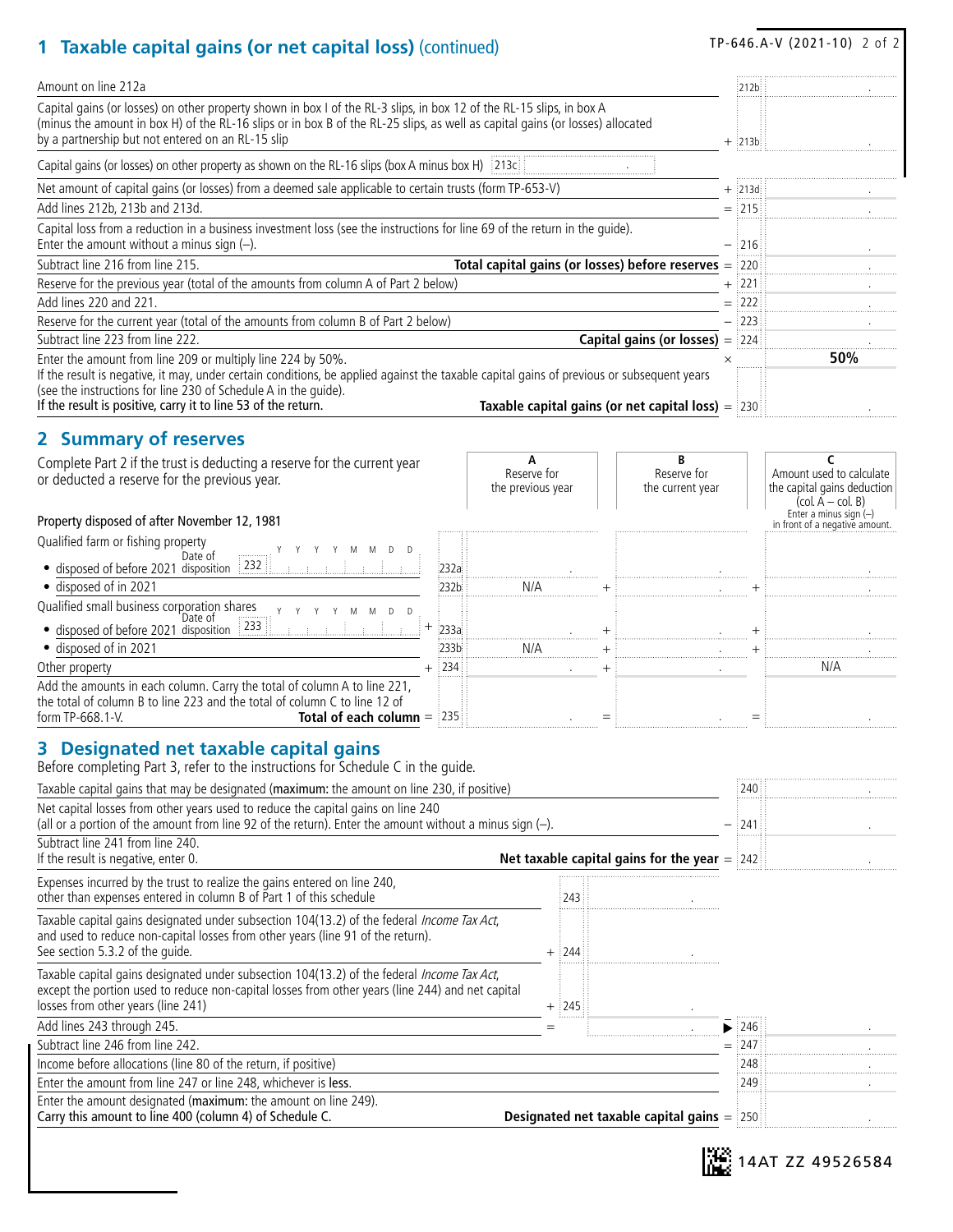

## **Investment Income, Gross-Up of Dividends Not Designated and Adjustment of Investment Expenses**



**SCHEDUL** 

Before completing Schedule B, see the instructions in section 5.2 of the guide. Unless otherwise indicated, the line numbers given in parentheses in Part 3 refer to the lines of the return or one of its schedules.

#### **1 Investment income and carrying charges**

Identify the payers on the appropriate lines below. If there is not enough space, provide the requested information on another sheet.

#### **1.1 Actual amount of dividends from taxable Canadian corporations**

|                                            | Actual amount of dividends from taxable Canadian corporations                                         |                                                                         |                                                                  |      |                           |  |
|--------------------------------------------|-------------------------------------------------------------------------------------------------------|-------------------------------------------------------------------------|------------------------------------------------------------------|------|---------------------------|--|
| • Eligible dividends                       |                                                                                                       |                                                                         |                                                                  |      |                           |  |
| Payers:                                    |                                                                                                       |                                                                         | $\blacktriangleright$ 300                                        |      |                           |  |
| • Ordinary dividends<br>received in 2020   | received in 2021                                                                                      |                                                                         |                                                                  |      |                           |  |
| 301a:                                      | $+301b$                                                                                               |                                                                         |                                                                  |      |                           |  |
| Payers:                                    |                                                                                                       |                                                                         | $+$ 301                                                          |      |                           |  |
| Add lines 300 and 301.                     |                                                                                                       | Actual amount of dividends from                                         |                                                                  |      |                           |  |
| Carry the result to line 50 of the return. |                                                                                                       | taxable Canadian corporations =                                         |                                                                  |      | $\blacktriangleright$ 303 |  |
| 1.2 <sub>1</sub>                           | Other investment income from Canadian sources                                                         |                                                                         |                                                                  |      |                           |  |
|                                            | • Interest from bonds, bank deposits and other deposits                                               |                                                                         |                                                                  |      |                           |  |
| Payers:                                    |                                                                                                       |                                                                         | 305                                                              |      |                           |  |
|                                            | • Interest from mortgage loans, notes and other securities                                            |                                                                         |                                                                  |      |                           |  |
| Payers:                                    |                                                                                                       |                                                                         | $+$ 306                                                          |      |                           |  |
| • Other dividends                          |                                                                                                       |                                                                         |                                                                  |      |                           |  |
| Payers:                                    |                                                                                                       |                                                                         | $+$ 307                                                          |      |                           |  |
| • Other investment income. Specify:        |                                                                                                       |                                                                         |                                                                  |      |                           |  |
| Payers:                                    |                                                                                                       |                                                                         | $+$ 308                                                          |      |                           |  |
| Add lines 305 through 308.                 |                                                                                                       | Other investment income                                                 |                                                                  |      |                           |  |
| Carry the result to line 51 of the return. |                                                                                                       | from Canadian sources =                                                 |                                                                  |      | $\blacktriangleright$ 309 |  |
| 1.3                                        | Foreign investment income (converted into Canadian dollars)                                           |                                                                         |                                                                  |      |                           |  |
| · Dividends (before foreign income tax)    |                                                                                                       |                                                                         |                                                                  |      |                           |  |
| Payers:                                    |                                                                                                       |                                                                         | 310                                                              |      |                           |  |
| • Interest (before foreign income tax)     |                                                                                                       |                                                                         |                                                                  |      |                           |  |
| Payers:                                    |                                                                                                       |                                                                         | $+ 311$                                                          |      |                           |  |
|                                            | • Other investment income (before foreign income tax). Specify:                                       |                                                                         |                                                                  |      |                           |  |
| Payers:                                    |                                                                                                       |                                                                         | $+ 312$                                                          |      |                           |  |
| Add lines 310 through 312.                 |                                                                                                       |                                                                         |                                                                  |      |                           |  |
| Carry the result to line 52 of the return. |                                                                                                       | Foreign investment income =                                             |                                                                  |      | $\blacktriangleright$ 313 |  |
| 1.4                                        | <b>Carrying charges and interest expenses</b>                                                         |                                                                         |                                                                  |      |                           |  |
|                                            | Interest paid on a loan contracted to earn investment income. Complete lines 315a through 315f below. |                                                                         |                                                                  |      | 315                       |  |
|                                            | Accounting fees and securities management or safekeeping fees                                         |                                                                         |                                                                  |      | $+$ 316                   |  |
| Fees paid to investment counsellors        |                                                                                                       |                                                                         |                                                                  |      | $+$ 317                   |  |
| Other carrying charges. Specify:           |                                                                                                       |                                                                         |                                                                  |      | $+$ 318                   |  |
| Add lines 315 through 318.                 |                                                                                                       |                                                                         |                                                                  |      |                           |  |
| Carry the result to line 64 of the return. |                                                                                                       |                                                                         | <b>Carrying charges and interest expenses <math>=</math></b> 319 |      |                           |  |
| Lender's name                              | .<br>315a                                                                                             |                                                                         |                                                                  |      |                           |  |
|                                            |                                                                                                       |                                                                         |                                                                  |      |                           |  |
| Loan date                                  | 315b<br>M<br>D <sub>D</sub><br>M                                                                      | Term of repayment                                                       |                                                                  | 315e |                           |  |
| Loan amount                                | ,,,,,,,,,,<br>315c                                                                                    | Balance due at the end of the taxation year covered by this return 315f |                                                                  |      |                           |  |
| Interest rate                              | 315d                                                                                                  |                                                                         |                                                                  |      |                           |  |
|                                            | $\%$                                                                                                  |                                                                         |                                                                  |      |                           |  |

If you are deducting interest with regard to other loans, provide the information requested above on an attached sheet.

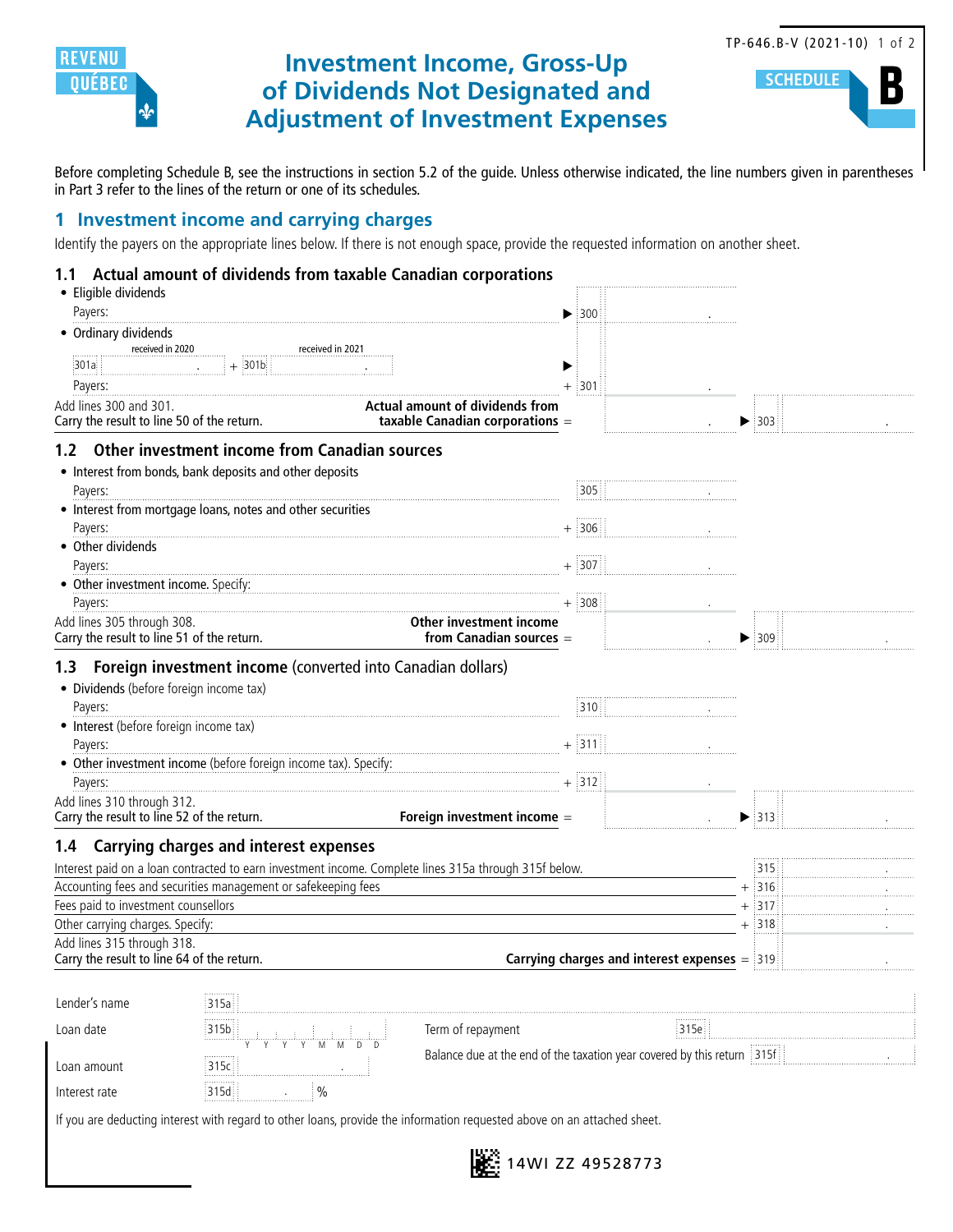2

1

#### **2 Amount of the gross-up of dividends not designated and dividend tax credit**

| and dividend tax credit                                                                                                                                                                                                 |          | Eligible dividends |          | <b>Ordinary dividends</b> |
|-------------------------------------------------------------------------------------------------------------------------------------------------------------------------------------------------------------------------|----------|--------------------|----------|---------------------------|
| Actual amount of dividends (lines 300 and 301)                                                                                                                                                                          | :320     |                    |          |                           |
| Dividends designated to beneficiaries (column 4 of lines 402a and 402b of Schedule C)                                                                                                                                   | 321      |                    |          |                           |
| Subtract line 321 from line 320 for each column.                                                                                                                                                                        | $=$ :322 |                    |          |                           |
| Dividends allocated as other income to beneficiaries not resident in Canada                                                                                                                                             | 1323     |                    |          |                           |
| Subtract line 323 from line 322 for each column.                                                                                                                                                                        | $=$ 324  |                    |          |                           |
|                                                                                                                                                                                                                         |          | 38%                |          | 15%                       |
| Multiply line 324 by the applicable percentage indicated, for each column.<br>Add the amounts on line 326, and carry the result to line 83 of the return.<br>Amount of the gross-up of dividends not designated $=$ 326 |          | 0.4249             | $\times$ | 0.3657                    |
| Portion of the amount on line 326 of column 2 that corresponds to the amount of gross-up of ordinary<br>dividends received or deemed received in 2020, multiplied by 0.3657                                             | 327a     | N/A                |          |                           |
|                                                                                                                                                                                                                         |          |                    |          | 0.3074                    |
| Portion of the amount on line 326 of column 2 that corresponds to the amount of gross-up of ordinary<br>dividends received or deemed received in 2021, multiplied by 0.3074                                             | :327b    | N/A                |          |                           |
| For column 1, multiply line 326 by 0.4249. For column 2, add lines 327a and 327b.<br>Then add line 328 of column 1 to line 328 of column 2 and carry the total to line 125 of the return.<br>Dividend tax credit        | 328      |                    |          |                           |

## **3 Adjustments of investment expenses**

#### **Investment expenses**

| Loss allocated by a partnership of which the trust is a specified member                                                                                                           | :330 :    |                                                 |                             |  |
|------------------------------------------------------------------------------------------------------------------------------------------------------------------------------------|-----------|-------------------------------------------------|-----------------------------|--|
| Expenses incurred to earn investment income:                                                                                                                                       |           |                                                 |                             |  |
| • Carrying charges and interest expenses (line 319)                                                                                                                                | $+$ :331  |                                                 |                             |  |
| Fees paid to the trustee with respect to property income (line 67)<br>$\bullet$                                                                                                    | $+$ 332   |                                                 |                             |  |
| Foreign income tax paid on property income (sections 146 and 146.1 of the Taxation Act)                                                                                            | $+ 333$   |                                                 |                             |  |
| Deduction for the sale of an interest in a debt obligation (section 157.6 of the Taxation Act)                                                                                     | $+$ :334: |                                                 |                             |  |
| Other investment expenses                                                                                                                                                          | $+$ 335   |                                                 |                             |  |
| Add lines 330 through 335.                                                                                                                                                         |           |                                                 | $\blacktriangleright$ :336: |  |
| Limited partnership loss (included in the amount on line 91)                                                                                                                       | 337       |                                                 |                             |  |
| Net capital losses from other years (line 92 [maximum: amount on line 343])                                                                                                        | $+$ 338   |                                                 |                             |  |
| Add lines 337 and 338.                                                                                                                                                             | $=$ 339   |                                                 |                             |  |
| <b>Investment income</b>                                                                                                                                                           |           |                                                 |                             |  |
| Taxable amount of dividends from taxable Canadian corporations (add the total of the amounts<br>on line 320 and the total of the amounts on line 326)                              | :340      |                                                 |                             |  |
| Other investment income from Canadian sources (line 51)                                                                                                                            | :341      |                                                 |                             |  |
| Foreign investment income (line 52)                                                                                                                                                | $+$ :342  |                                                 |                             |  |
| Taxable capital gains that do not qualify for a deduction                                                                                                                          | $+$ 343   |                                                 |                             |  |
| Income allocated by a partnership of which the trust was a specified member                                                                                                        | $+$ :344: |                                                 |                             |  |
| Other investment income                                                                                                                                                            | $+$ 345   |                                                 |                             |  |
| Add lines 340 through 345.                                                                                                                                                         |           |                                                 | $\blacktriangleright$ 346   |  |
| Subtract line 346 from line 336. If the result is positive, enter it on line 350. Otherwise, enter 0 on line 350 and go to line 351.<br>Carry the result to line 84 of the return. |           | Adjustment of investment expenses $=$ 350       |                             |  |
| Amount from line 339                                                                                                                                                               |           |                                                 | 351                         |  |
| Amount by which line 346 exceeds line 336                                                                                                                                          |           |                                                 | 352                         |  |
| Subtract line 352 from line 351. If the result is positive, enter it on line 355. Otherwise, enter 0 on line 355.<br>Carry the result to line 98 of the return.                    |           | Other adjustment of investment expenses $=$ 355 |                             |  |
| Balance of the adjustment of investment expenses that may be carried over                                                                                                          |           |                                                 |                             |  |
| Subtract the amount carried to 2021 (line 86) from the balance on line 365 of Schedule B for the 2020 taxation year.                                                               |           |                                                 | :360                        |  |
| Unused portion of the total adjustment of investment expenses for 2021, after amounts have been carried to the three previous years $+$ 361                                        |           |                                                 |                             |  |



 $\overline{\mathsf{Add}}$  lines 360 and 361.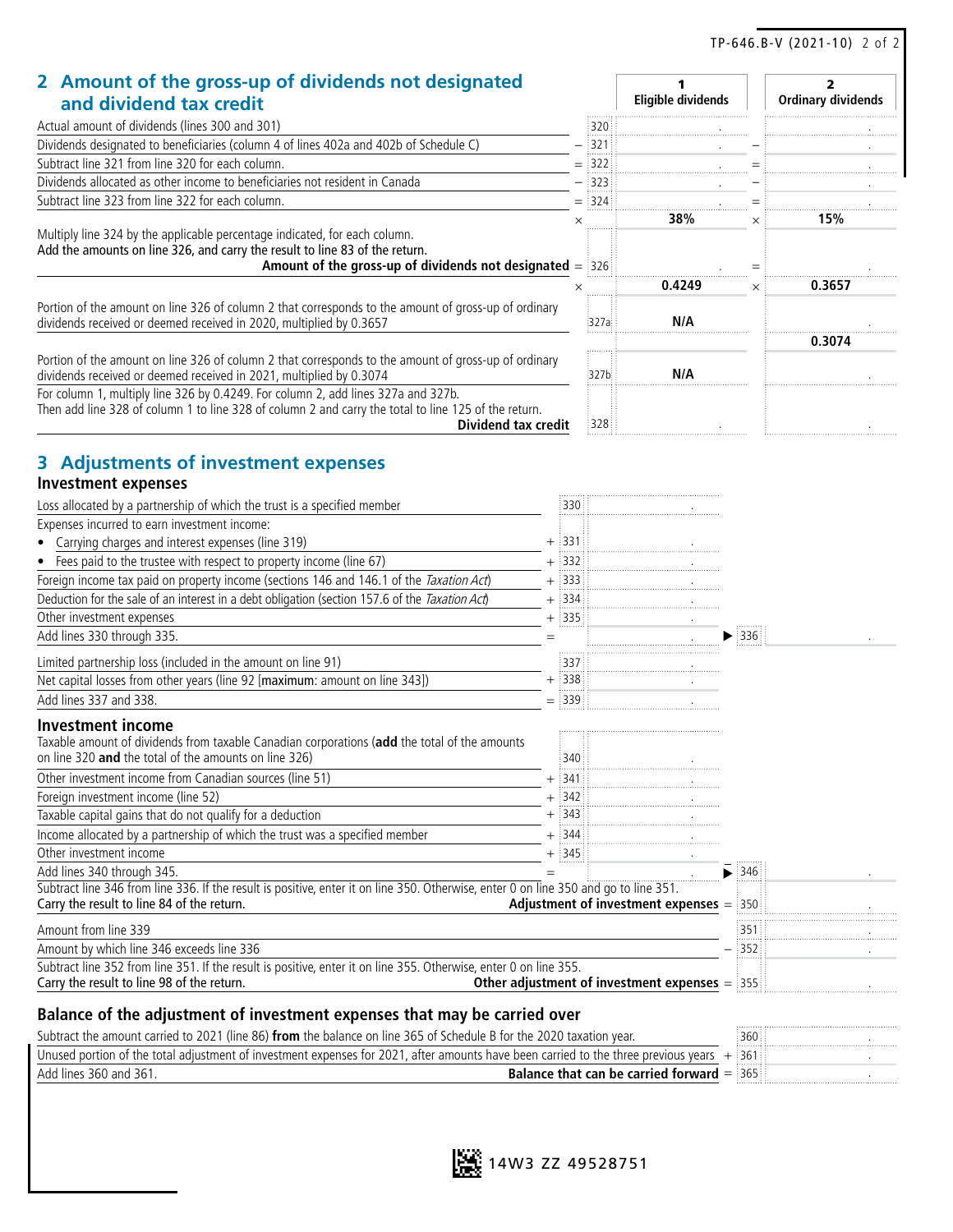|                                                                                 |                                                                                                                                                                                                                                                                                                                                         |                                                   |                                                     |                                                | TP-646.C-V (2021-10) 1 of 2                                              |  |  |  |  |
|---------------------------------------------------------------------------------|-----------------------------------------------------------------------------------------------------------------------------------------------------------------------------------------------------------------------------------------------------------------------------------------------------------------------------------------|---------------------------------------------------|-----------------------------------------------------|------------------------------------------------|--------------------------------------------------------------------------|--|--|--|--|
|                                                                                 | <b>UEBEC</b>                                                                                                                                                                                                                                                                                                                            | <b>Summary of Allocations</b><br>and Designations |                                                     |                                                | <b>SCHEDULE</b>                                                          |  |  |  |  |
| Before completing Schedule C, see the instructions in section 5.3 of the guide. |                                                                                                                                                                                                                                                                                                                                         |                                                   |                                                     |                                                |                                                                          |  |  |  |  |
|                                                                                 | Check the appropriate boxes and enter the requested information.                                                                                                                                                                                                                                                                        |                                                   |                                                     |                                                |                                                                          |  |  |  |  |
|                                                                                 | [1] Number of beneficiaries to whom income is being allocated (including income not exceeding \$100 that is not reported on an RL-16 slip)                                                                                                                                                                                              |                                                   |                                                     |                                                |                                                                          |  |  |  |  |
|                                                                                 | Method used to file RL-16 slips with Revenu Québec: $1\Box$ online (in an XML file)                                                                                                                                                                                                                                                     |                                                   | $2$                                                 | by mail or other means (on paper)              |                                                                          |  |  |  |  |
| $\overline{\mathbf{3}}$                                                         | The trust's income is not being allocated equally between beneficiaries. Provide a statement detailing the amounts allocated.                                                                                                                                                                                                           |                                                   |                                                     |                                                |                                                                          |  |  |  |  |
| 4 <sup>1</sup>                                                                  | The trust is electing, on its federal income tax return, to allocate a portion of its accumulating income to one or more preferred beneficiaries.<br>Enter the names of these beneficiaries below, and include in column 1 or 2 (as applicable) the amounts that are being allocated to them and<br>that are designated, if applicable. |                                                   |                                                     |                                                |                                                                          |  |  |  |  |
|                                                                                 |                                                                                                                                                                                                                                                                                                                                         |                                                   |                                                     |                                                |                                                                          |  |  |  |  |
| 1 Amounts allocated (and designated, if applicable) to beneficiaries            |                                                                                                                                                                                                                                                                                                                                         |                                                   |                                                     |                                                |                                                                          |  |  |  |  |
| Box of<br>RL-16 slip                                                            | Type of income                                                                                                                                                                                                                                                                                                                          | Beneficiaries resident<br>in Québec               | Beneficiaries resident in<br>Canada, outside Québec | <b>Beneficiaries</b><br>not resident in Canada | Total<br>$\left(\text{col. } 1 + \text{col. } 2 + \text{col. } 3\right)$ |  |  |  |  |
| Α                                                                               | Designated net taxable capital gains<br>(line 250 of Schedule A) <sup>1</sup>                                                                                                                                                                                                                                                           | 400                                               |                                                     |                                                |                                                                          |  |  |  |  |

#### **2 Other amounts designated**

**D** Retirement pension giving

**B** Single pension payment 401 **C1** Actual amount of eligible dividends 402a **C2** Actual amount of ordinary dividends **402b** 

**E** Foreign business income **F** Foreign investment income

| Box of<br>$RL-16$ slip | Description                                                                                                  |     |     |     |  |
|------------------------|--------------------------------------------------------------------------------------------------------------|-----|-----|-----|--|
|                        | Allowable capital losses - Insurance segregated fund<br>trust, or revocable or blind trust <sup>1</sup>      |     |     |     |  |
| н                      | Net taxable capital gains giving<br>entitlement to a deduction <sup>1</sup>                                  |     |     |     |  |
|                        | Taxable amount of eligible and ordinary dividends<br>(line $402a \times 1.38$ ) + (line $402b \times 1.15$ ) |     |     |     |  |
|                        | Dividend tax credit<br>(line 402a $\times$ 16.146%) + (line 420b $\times$ 4.6115%)                           |     | N/A | N/A |  |
|                        | Foreign income tax on business income                                                                        |     |     |     |  |
|                        | Foreign income tax on non-business income                                                                    |     |     |     |  |
|                        | Cost base adjustment of capital interest                                                                     | 417 |     |     |  |
|                        | Donations allocated by a religious organization                                                              |     |     |     |  |

**G** Other income 406 . . . .

Total amounts allocated to beneficiaries 410

entitlement to a tax credit and the contribution of the contribution of the contribution of the contribution of the contribution of the contribution of the contribution of the contribution of the contribution of the contri

Add the amounts in column 4. The result must not exceed the amount on line 80 of the return. This result can be deducted on line 81 of the return (subject to the exceptions and limits mentioned in section 5.3.1.2 of the guide), unless you are required to complete Schedule E (in the case of a SIFT trust).

1. Multiply the beneficiary's share of this amount by 2, and enter the result on the RL-16 slip of each beneficiary concerned.

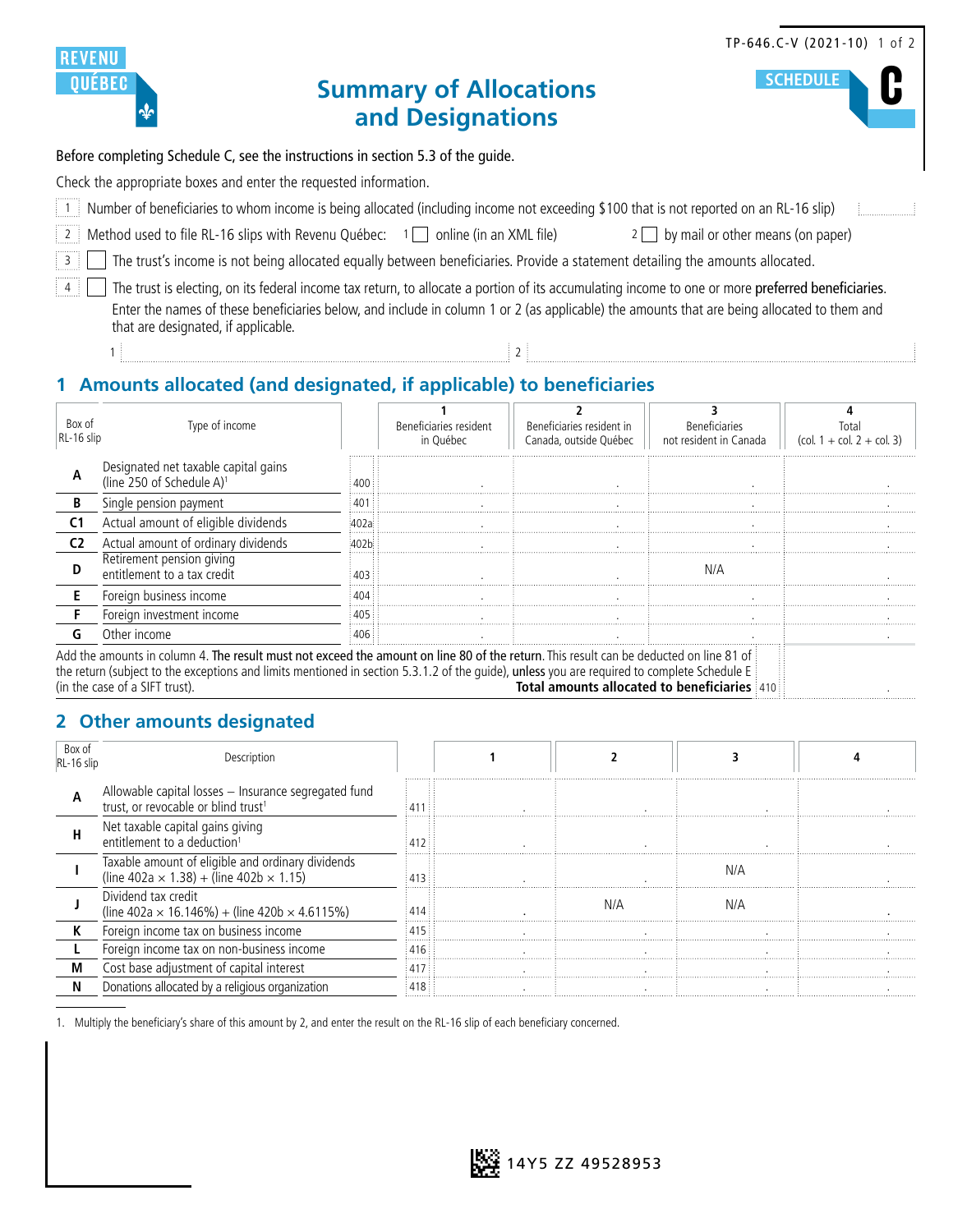#### **3 Designated amounts to be entered in the blank boxes of the RL-16 slip**

The information requested in this part pertains to income for which additional information is to be provided on the RL-16 slip.

| Box of<br>RL-16 slip | Type of income                                                                                      |     | Beneficiaries resident<br>in Québec | Beneficiaries resident in<br>Canada, outside Québec | <b>Beneficiaries</b><br>not resident in Canada | Total<br>$\left(\text{col. } 1 + \text{col. } 2 + \text{col. } 3\right)$ |
|----------------------|-----------------------------------------------------------------------------------------------------|-----|-------------------------------------|-----------------------------------------------------|------------------------------------------------|--------------------------------------------------------------------------|
| Α                    | Foreign capital gains <sup>2</sup>                                                                  | 420 |                                     |                                                     |                                                |                                                                          |
| B                    | Single foreign<br>pension payment <sup>2</sup>                                                      | 421 |                                     |                                                     |                                                |                                                                          |
| D                    | Foreign retirement pension                                                                          | 422 |                                     |                                                     |                                                |                                                                          |
| G                    | Death benefit                                                                                       | 424 |                                     |                                                     |                                                |                                                                          |
| G                    | Retiring allowance <sup>2</sup>                                                                     | 425 |                                     |                                                     |                                                |                                                                          |
| G                    | Single payment from an RPP made to a beneficiary<br>other than the surviving spouse <sup>2</sup>    | 426 |                                     |                                                     |                                                |                                                                          |
| G                    | Income-averaging annuity for artists                                                                | 427 |                                     |                                                     |                                                |                                                                          |
| G                    | Split income                                                                                        | 428 |                                     |                                                     |                                                |                                                                          |
| G                    | Loss sustained on<br>transferred or loaned property -<br>Revocable or blind trust                   | 429 |                                     |                                                     |                                                |                                                                          |
| н                    | Capital gains giving entitlement<br>to a deduction - Qualified farm<br>or fishing property          | 430 |                                     |                                                     |                                                |                                                                          |
| H                    | Capital gains giving entitlement<br>to a deduction - Qualified small<br>business corporation shares | 431 |                                     |                                                     |                                                |                                                                          |

## **4 Total amounts allocated to the beneficiaries**

Complete this part only if:

- the trust must issue an RL-16 slip to allocate a taxable capital gain or income to a person that transferred or loaned property to the trust under circumstances to which the income attribution rule applies (see sections 3.2.1 and 3.2.2 of the guide);
- the trust elected to report a taxable capital gain or income that was paid or became payable in the year to a beneficiary under subsection 104(13.1) or 104(13.2) of the federal Income Tax Act (see section 5.3.2 of the guide); or
- the trust has an electing contributor.

Enter the name of the transferor and the name of the electing contributor on lines 435 and 436, as applicable. If there is more than one transferor or more than one electing contributor, attach a sheet with the additional names.

| Name of fransferor                                                                                                           |                                                  |
|------------------------------------------------------------------------------------------------------------------------------|--------------------------------------------------|
| Name of electing contributor                                                                                                 |                                                  |
| Total taxable capital gains and income allocated to the beneficiaries                                                        |                                                  |
| Portion of the amount on line 440 designated under<br>subsection 104(13.1) or 104(13.2) of the federal <i>Income Tax Act</i> |                                                  |
| Subtract line 441 from line 440.<br>The result must correspond to the amount on line 410.                                    | Total amounts allocated to the beneficiaries $=$ |

<sup>2.</sup> See the Guide to Filing the RL-16 Slip: Trust Income (RL-16.G-V).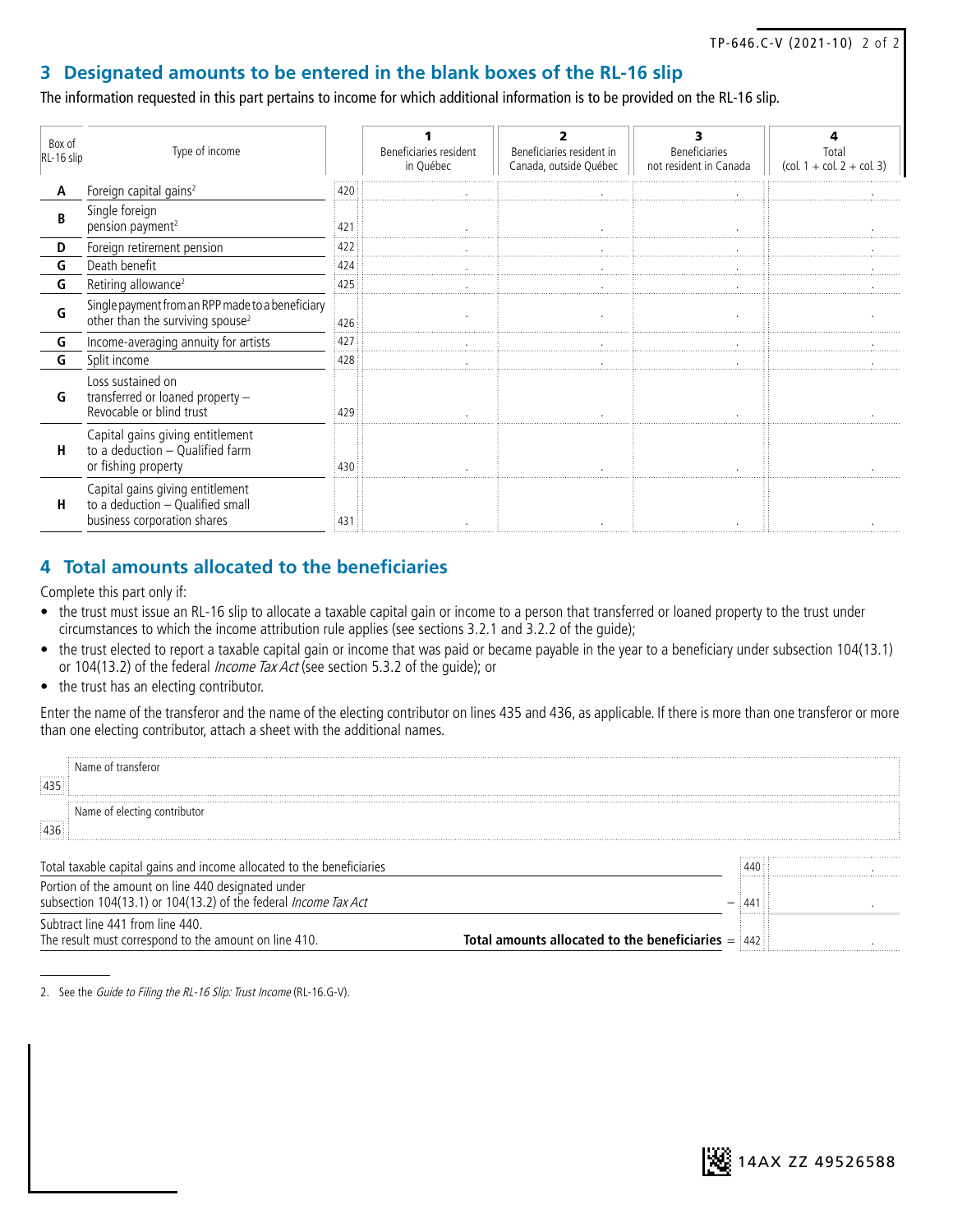|                               |                                                                                                                                                                                                                                                                                                         | TP-646.D-V (2021-10) 1 of 2                                      |
|-------------------------------|---------------------------------------------------------------------------------------------------------------------------------------------------------------------------------------------------------------------------------------------------------------------------------------------------------|------------------------------------------------------------------|
|                               | <b>Carry-Back of a Loss</b>                                                                                                                                                                                                                                                                             | <b>SCHEDULE</b>                                                  |
|                               | Identification number<br>-1a ÷ ÷                                                                                                                                                                                                                                                                        | Trust account number<br>$\frac{1}{2}$ 1a1 $\frac{1}{2}$ <b>T</b> |
| Name of trust<br>$\boxed{1b}$ | and the first of continuation and the                                                                                                                                                                                                                                                                   | End date of the taxation year concerned<br>$\overline{5b}$       |
|                               | $\mathcal{L}$ , and $\mathcal{L}$ , and $\mathcal{L}$ , and $\mathcal{L}$ , and $\mathcal{L}$ , and $\mathcal{L}$ , and $\mathcal{L}$ , and $\mathcal{L}$ , and $\mathcal{L}$ , and $\mathcal{L}$ , and $\mathcal{L}$ , and $\mathcal{L}$ , and $\mathcal{L}$ , and $\mathcal{L}$ , and $\mathcal{L}$ , |                                                                  |

For more information about Schedule D, refer to section 5.4 of the guide.

If the trust has a loss from a previous year that may be carried to another year, and the loss is of a type covered by this schedule, this loss must be carried over first. In addition, losses must be carried over in the order in which they were sustained, from earliest to latest. The loss calculated in this schedule can also be carried back to one of the three previous taxation years.

#### **1 Losses**

#### **1.1 Non-capital loss**

In determining the amounts to be entered on lines 500 through 509 in the "Income" and "Loss" columns, you must take into account the amounts on lines 64, 67 and 70 of the return. The amounts in question reduce the income or increase the losses to which they relate.

| Amounts in the "Loss" column must be entered without a minus sign (-). Unless otherwise<br>indicated, the line numbers given in parentheses below refer to lines of the return. |          | Income                                                                |                             | Loss |
|---------------------------------------------------------------------------------------------------------------------------------------------------------------------------------|----------|-----------------------------------------------------------------------|-----------------------------|------|
| Add the investment income (or loss) (lines 50 through 52) and the gross-up of dividends not<br>designated (line 83).                                                            | 500      |                                                                       |                             |      |
| Taxable capital gains (line 53)                                                                                                                                                 | $+$ 501  |                                                                       |                             | N/A  |
| Pension benefits (line 54)                                                                                                                                                      | $+$ 502  |                                                                       |                             | N/A  |
| Business income (or loss) (line 55)                                                                                                                                             | $+$ 503  |                                                                       |                             |      |
| Farm income (or loss) (line 56)                                                                                                                                                 | $+$ 504  |                                                                       |                             |      |
| Fishing income (or loss) (line 57)                                                                                                                                              | $+$ 505  |                                                                       |                             |      |
| Rental income (or loss) (line 58)                                                                                                                                               | $+$ 506  |                                                                       |                             |      |
| Amount from a net income stabilization account (NISA) (line 59)                                                                                                                 | $+$ 507  |                                                                       |                             | N/A  |
| Income (or losses) relating to a deemed sale applicable to certain trusts (line 60)                                                                                             | $+$ 508  |                                                                       |                             |      |
| Other income (line 61)                                                                                                                                                          | $+$ 509  |                                                                       |                             | N/A  |
| Carry-over of the adjustment of investment expenses (line 86)                                                                                                                   | 510      | N/A                                                                   |                             |      |
| Business investment loss (line 69)                                                                                                                                              | 511      | N/A                                                                   |                             |      |
| Net capital losses from other years (line 92)                                                                                                                                   | 512      | N/A                                                                   |                             |      |
| Designated employee benefits of an employee life and health trust<br>(included in the amount on line 70)                                                                        | 513a     | N/A                                                                   |                             |      |
| Income exempt under a tax treaty (included in the amount on line 94)                                                                                                            | :514     | N/A                                                                   |                             |      |
| Total adjustment of investment expenses (add line 350 of Schedule B, and either line 338 or line 355<br>of the same schedule, whichever is less)                                | $+$ :515 |                                                                       |                             | N/A  |
| Add lines 500 through 515 in each column.                                                                                                                                       | $=$ 516  |                                                                       |                             |      |
| Other deductions <sup>1</sup>                                                                                                                                                   | $-$ 517  |                                                                       |                             |      |
| Subtract line 517 from line 516 ("Income" column). If the result is negative, enter 0.                                                                                          | $=$      |                                                                       | $\blacktriangleright$ :518: |      |
| Subtract line 518 from line 516 ("Loss" column). If the result is negative, enter 0.                                                                                            |          |                                                                       | $=$ 519                     |      |
| If the trust sustained a farm loss or a fishing loss, complete lines 530 through 537 and carry the amount                                                                       |          |                                                                       |                             |      |
| from line 531 to line 520.                                                                                                                                                      |          |                                                                       | $\frac{1}{2}$ 520           |      |
| Subtract line 520 from line 519. If the result is negative, enter 0.                                                                                                            |          | <b>Non-capital loss</b> $=$ 521                                       |                             |      |
| $\overline{M}$<br>$\overline{D}$<br>Amount carried back to 522a<br>(end date of the taxation year)                                                                              | 522:     |                                                                       |                             |      |
| Amount carried back to 523a<br>(end date of the taxation year)                                                                                                                  | $+$ 523  |                                                                       |                             |      |
| Amount carried back to 524a<br>(end date of the taxation year)                                                                                                                  | $+$ :524 |                                                                       |                             |      |
| Add lines 522 through 524.                                                                                                                                                      |          |                                                                       | :525:                       |      |
| Subtract line 525 from line 521.                                                                                                                                                |          | Balance that can be carried forward twenty years <sup>2</sup> = $526$ |                             |      |

<sup>1.</sup> Enter the total amount of the deductions included on lines 70 (code 01) and 94 (codes 03 and 04) of the return that are not specifically attributable to income or a loss. Do not include the deduction for a repayment of a loan by a shareholder on this line. That amount must be included in the calculation of investment income (or loss) on line 500.

<sup>2.</sup> At the end of the tenth year of the carry-forward, the unused portion of the non-capital loss or the amount on line 511 (whichever is less) will become a net capital loss.

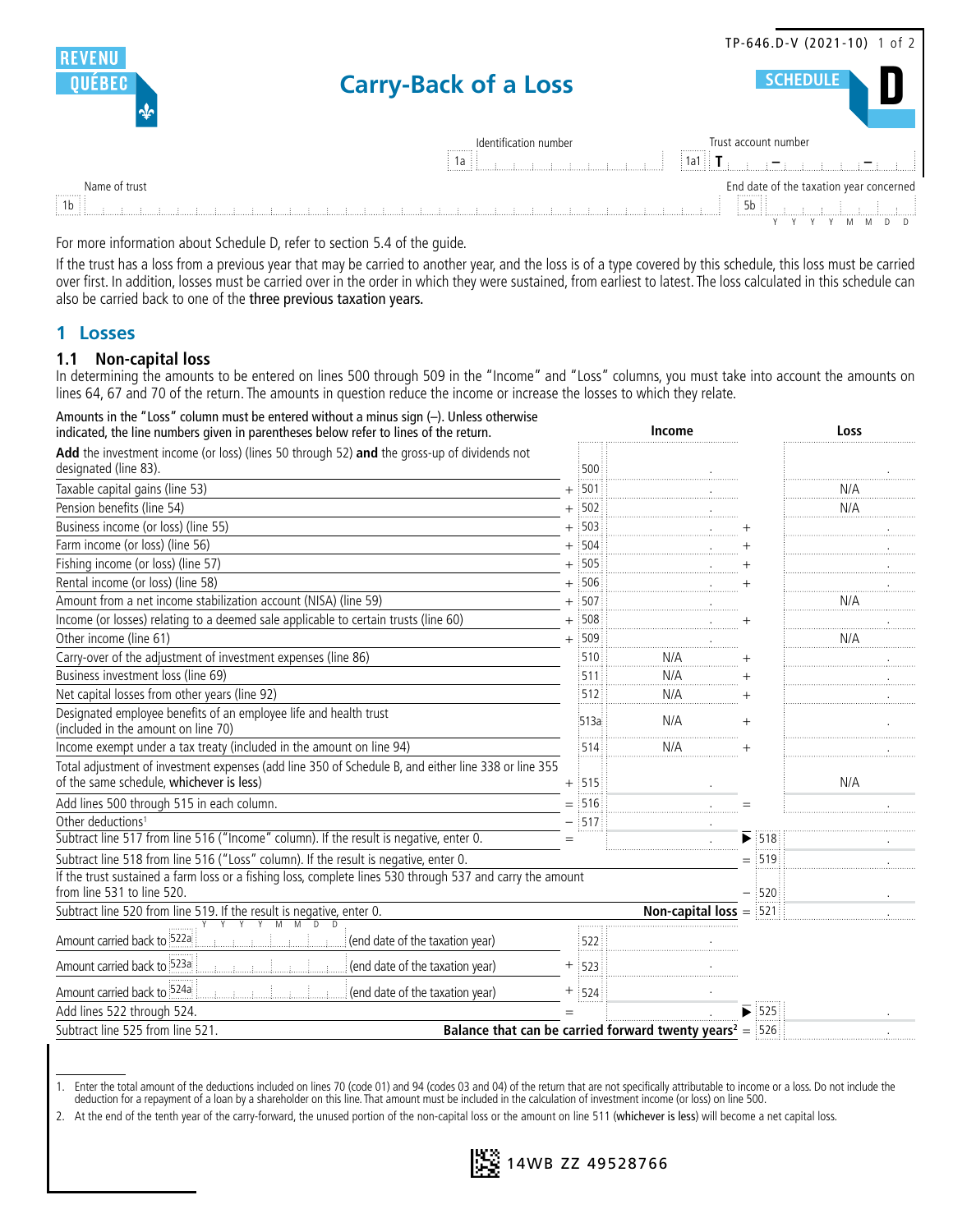|                                                                                                                      |                                                          |                             | TP-646.D-V (2021-10) 2 of 2 |
|----------------------------------------------------------------------------------------------------------------------|----------------------------------------------------------|-----------------------------|-----------------------------|
| 1.2 Farm loss or fishing loss                                                                                        |                                                          |                             |                             |
| Loss from a farming or fishing business (line 504 or line 505 of the "Loss" column).<br>See the note after line 537. |                                                          | 530                         |                             |
| Enter the amount from line 519 or line 530, whichever is less. Carry the amount to line 520.                         |                                                          | :531                        |                             |
| Amount carried back to 533a<br>$\frac{1}{2}$ (end date of the taxation year)                                         |                                                          |                             |                             |
| Amount carried back to 534a<br>$\frac{1}{2}$ (end date of the taxation year)                                         | $+ : 534:$                                               |                             |                             |
| Amount carried back to 535a<br>$\frac{1}{2}$ (end date of the taxation year)                                         | $-535$                                                   |                             |                             |
| Add lines 533 through 535.                                                                                           |                                                          | $\blacktriangleright$ :536: |                             |
| Subtract line 536 from line 531.                                                                                     | Balance that can be carried forward twenty years $=$ 537 |                             |                             |

#### **Note**

If farming is not the trust's principal source of income, see the instructions for lines 56a to 57 in section 4.2 of the guide, which pertain to the calculation method for deductible farm losses and to the treatment of restricted farm losses.

#### **1.3 Net capital loss**

|       | Net capital loss                                                                                                 | :540: |                                                                 |
|-------|------------------------------------------------------------------------------------------------------------------|-------|-----------------------------------------------------------------|
|       |                                                                                                                  |       |                                                                 |
|       |                                                                                                                  |       |                                                                 |
| :545: |                                                                                                                  |       |                                                                 |
|       |                                                                                                                  | 546:  |                                                                 |
|       |                                                                                                                  | :547  |                                                                 |
|       |                                                                                                                  | .548: |                                                                 |
|       |                                                                                                                  |       |                                                                 |
|       | Unused portion of a business investment loss at the end of the taxation year covered by this return <sup>4</sup> |       | <b>Balance that can be carried forward <math>=</math></b> $549$ |

#### **1.4 Net loss on precious property**

|  | 1550                          |                                                                           |
|--|-------------------------------|---------------------------------------------------------------------------|
|  |                               |                                                                           |
|  |                               |                                                                           |
|  |                               |                                                                           |
|  |                               |                                                                           |
|  | 554:                          |                                                                           |
|  |                               |                                                                           |
|  | Net loss on precious property | <b>Balance that can be carried forward seven years <math>=</math></b> 555 |

#### **1.5 Restricted farm loss**

| Amount by which the net farm loss exceeds the deductible amount for the year |                                                          | <b>Restricted farm loss</b> | 1560  |  |
|------------------------------------------------------------------------------|----------------------------------------------------------|-----------------------------|-------|--|
| Amount carried back to 561a<br>$\mathcal{L}$ (end date of the taxation year) |                                                          |                             |       |  |
| Amount carried back to 562a<br>$\mathcal{L}$ (end date of the taxation year) | .<br>56288                                               |                             |       |  |
| Amount carried back to 563a<br>$\mathcal{L}$ (end date of the taxation year) | ፡ 563 ፡፡                                                 |                             |       |  |
| Add lines 561 through 563.                                                   |                                                          |                             | : 564 |  |
| Subtract line 564 from line 560.                                             | Balance that can be carried forward twenty years $=$ 565 |                             |       |  |

## **2 Request for adjustment**

Pursuant to section 1012 of the Taxation Act, the trust requests that the income tax returns filed for each of the taxation years to which a loss has been carried be adjusted to take into account the losses sustained in the taxation year covered by this return.

| Name of trustee or liquidator of the succession.    | ıanatur $\epsilon$ | Date |
|-----------------------------------------------------|--------------------|------|
| or name of trustee's or liquidator's representative |                    |      |

- 4. This portion is equal to one of the following amounts, whichever is less:
	- the amount of the business investment loss from the tenth preceding taxation year;



<sup>3.</sup> Maximum amount that can be carried back: taxable capital gain for the year to which the loss is carried minus the amount of any net capital loss sustained in a year prior to the year concerned and that was carried to that year.

<sup>•</sup> the unused portion, at the end of the taxation year covered, of a non-capital loss from the tenth preceding taxation year.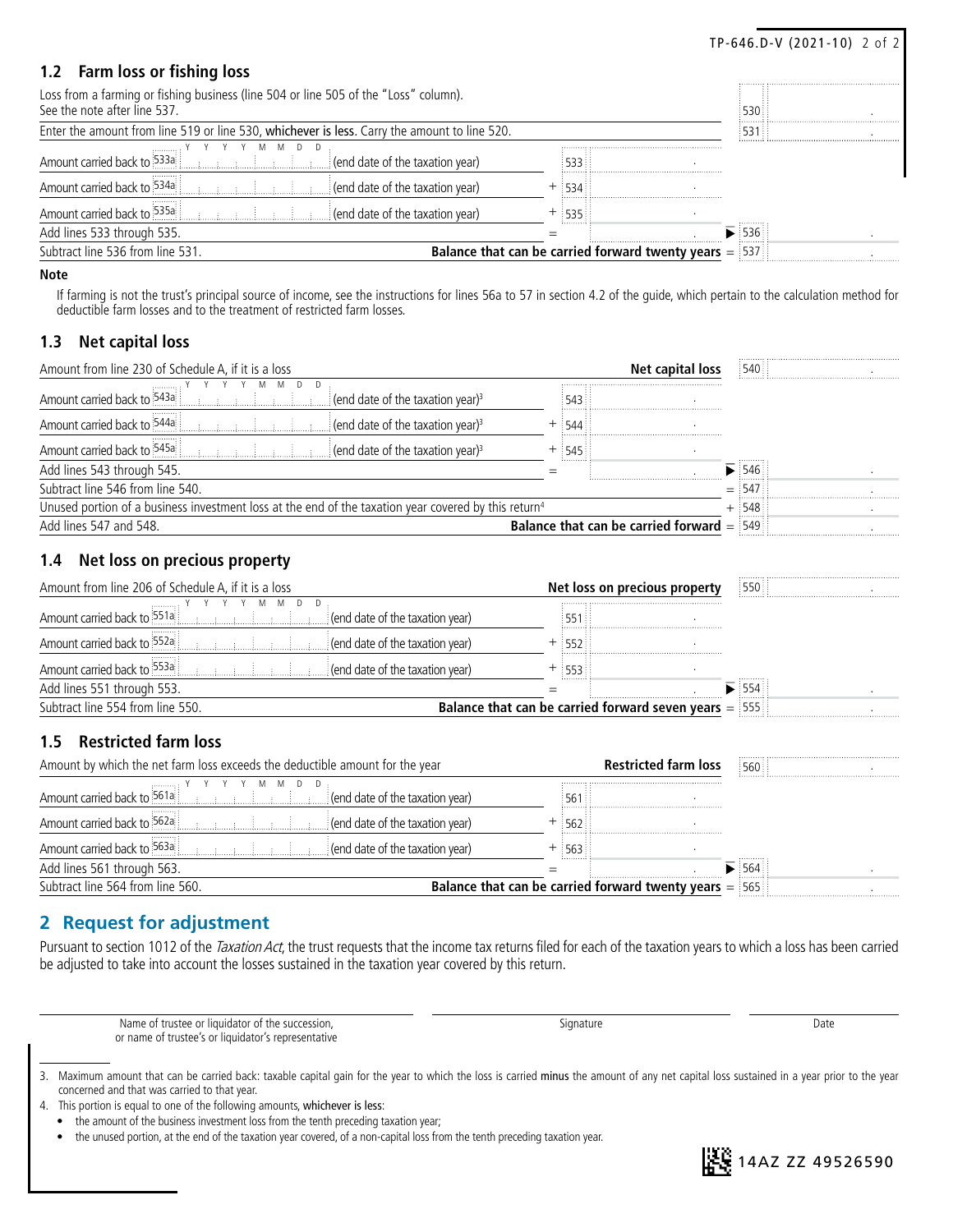

# **Income Tax on the Taxable Distributions Amount and Calculation of Eligible Dividends to Be Designated**

Complete this schedule for a specified investment flow-through trust (SIFT trust) that has an establishment in Québec. For more information, see "Specified investment flow-through trust" in section 1.7 of the guide.

## **1 Income tax on the taxable distributions amount**

| Total amounts allocated to beneficiaries (line 410 of Schedule C)                                                                                                                                                                                                                                                                                   |                                                        | ፡ 170 ፡           |       |
|-----------------------------------------------------------------------------------------------------------------------------------------------------------------------------------------------------------------------------------------------------------------------------------------------------------------------------------------------------|--------------------------------------------------------|-------------------|-------|
| Income before allocations (line 80 of the return)                                                                                                                                                                                                                                                                                                   | 1711                                                   |                   |       |
| Non-portfolio earnings                                                                                                                                                                                                                                                                                                                              | $\frac{1172}{2}$                                       |                   |       |
| Subtract line 172 from line 171. If the result is negative, enter 0.                                                                                                                                                                                                                                                                                | <b>.</b><br>$=$                                        |                   |       |
| Enter the amount from line 170 or line 173, whichever is less.                                                                                                                                                                                                                                                                                      | :173a:                                                 |                   |       |
| Amount deducted on line 81 of the return (maximum: amount on line 173a)                                                                                                                                                                                                                                                                             | :173b: :                                               |                   |       |
| Subtract line 173 from line 170. If the result is negative, enter 0.<br>Carry the result to line 184 below.                                                                                                                                                                                                                                         | Non-deductible allocations amount $=$ 174              |                   |       |
|                                                                                                                                                                                                                                                                                                                                                     |                                                        |                   | 0.735 |
|                                                                                                                                                                                                                                                                                                                                                     |                                                        | 175               |       |
| Enter the amount on line 175 or the taxable income (line 99 of the return), whichever is less.                                                                                                                                                                                                                                                      | Taxable distributions amount                           | $\frac{1}{2}$ 176 |       |
| Divide line 174 by 0.735.                                                                                                                                                                                                                                                                                                                           |                                                        |                   |       |
| Multiply line 176 by 11.5%.<br>Carry the result to line 137 of the return. <sup>1</sup>                                                                                                                                                                                                                                                             | Income tax on the taxable distributions amount $=$ 180 | ×                 | 11.5% |
| 2 Calculation of eligible dividends to be designated<br>Enter the amount of eligible dividends the trust received and is allocating to beneficiaries<br>by designating those dividends as eligible dividends.<br>Amount deemed to be eligible dividends for the beneficiaries (line 174 above)<br>Add lines 183 and 184. The result must correspond |                                                        | 183<br>$+$ 184    |       |

1. If the trust has an establishment in Québec and another one elsewhere, contact us to find out how to calculate the amount to be entered on line 180.



#### TP-646.E-V (2021-10)

**E SCHEDULE**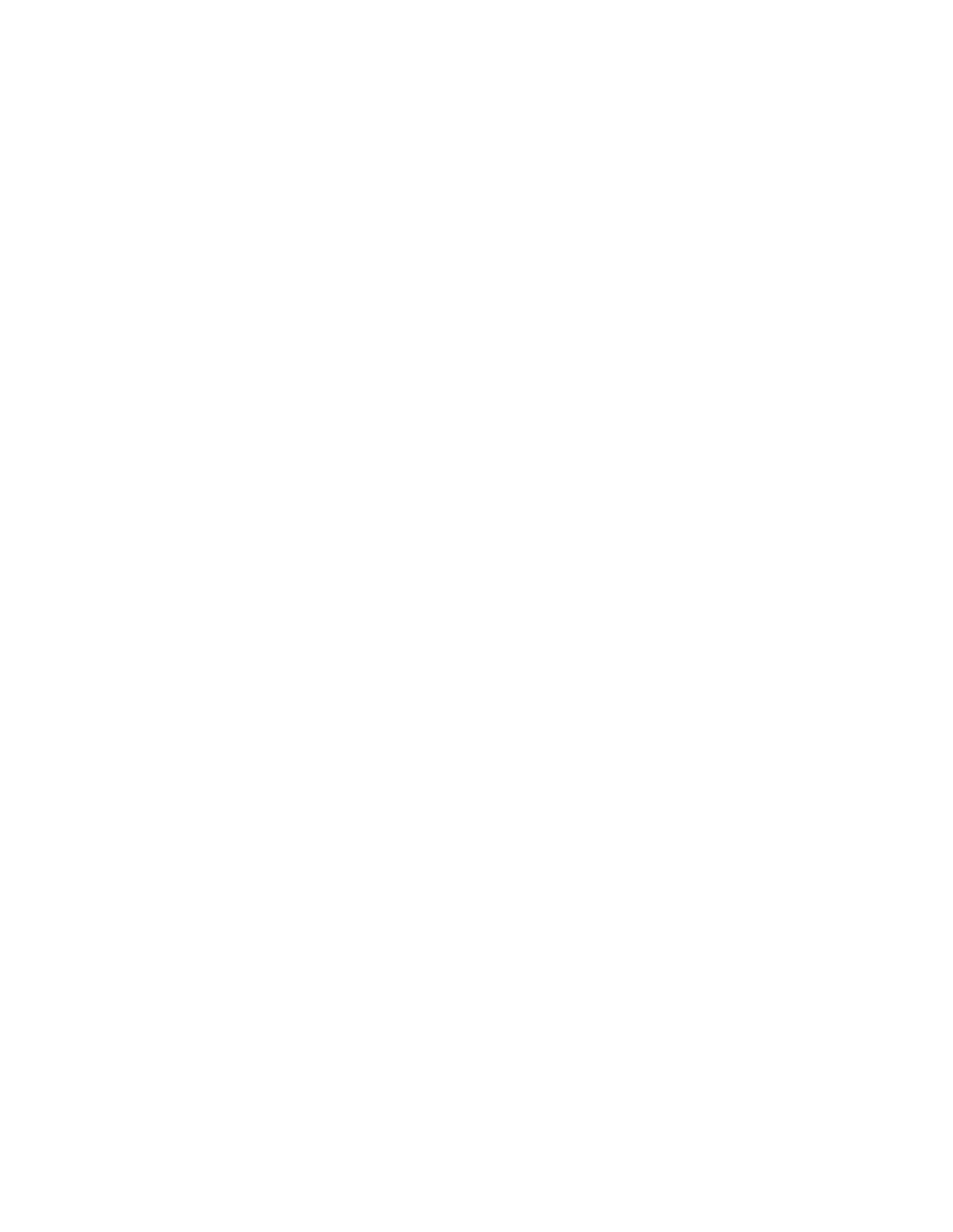

**SCHEDUL** 

**Income Tax Payable by a Specified Trust for a Specified Immovable**

Before completing Schedule F, see the instructions in section 5.6 of the guide.

## **1 Information about the specified immovable**

|      | Street number                                                           | Street name or P.O. box |                                                                                                                       |          |             |  |
|------|-------------------------------------------------------------------------|-------------------------|-----------------------------------------------------------------------------------------------------------------------|----------|-------------|--|
| 600a |                                                                         | 600 <sub>b</sub>        |                                                                                                                       |          |             |  |
|      | City, town or municipality                                              |                         |                                                                                                                       | Province | Postal code |  |
| 600c |                                                                         |                         |                                                                                                                       | 600d i   | 600e        |  |
|      | [601] If the immovable was disposed of during the year, check this box. |                         |                                                                                                                       |          |             |  |
|      | 602 If the immovable was acquired during the year, check this box.      |                         |                                                                                                                       |          |             |  |
| 603. | Number of units rented                                                  |                         |                                                                                                                       |          |             |  |
|      |                                                                         |                         | [604] Portion of the immovable used by a beneficiary of the trust or a co-owner, as applicable, for personal purposes |          |             |  |
| 605  | Trust's percentage interest if the immovable is held in co-ownership    |                         |                                                                                                                       |          |             |  |

Provide the information about the other co-owners on lines 2 and 3 below. If you need more space, provide the requested information on another sheet.

| A- Name of co-owner (last name and first name for an individual) | number or<br>social insurance number (SIN) |  |
|------------------------------------------------------------------|--------------------------------------------|--|
| <b>D</b> - Address                                               |                                            |  |
| A- Name of co-owner (last name and first name for an individual) | <b>B-</b> Identification number or SIN     |  |
| yyyuky                                                           |                                            |  |

## **2 Information about the principal lessee** (if applicable)

| .<br>607<br> | A- Name (last name and first name for an individual) | <b>B-</b> Identification number or SIN |
|--------------|------------------------------------------------------|----------------------------------------|
|              | Address                                              | <b>D</b> -Percentage of space leased   |

## **3 Information about the manager of the immovable**

| ,,,,,,,,,,<br>608:<br>. | A- Name (last name and first name for an individual) | <b>B</b> - Identification number or SIN |
|-------------------------|------------------------------------------------------|-----------------------------------------|
|                         | C- Address                                           |                                         |

## **4 Information about the accountant and the location of the registers**

| .<br>609 | A- Name of accountant or accounting firm                             |  |
|----------|----------------------------------------------------------------------|--|
|          | <b>C</b> - Address where registers and supporting documents are kept |  |

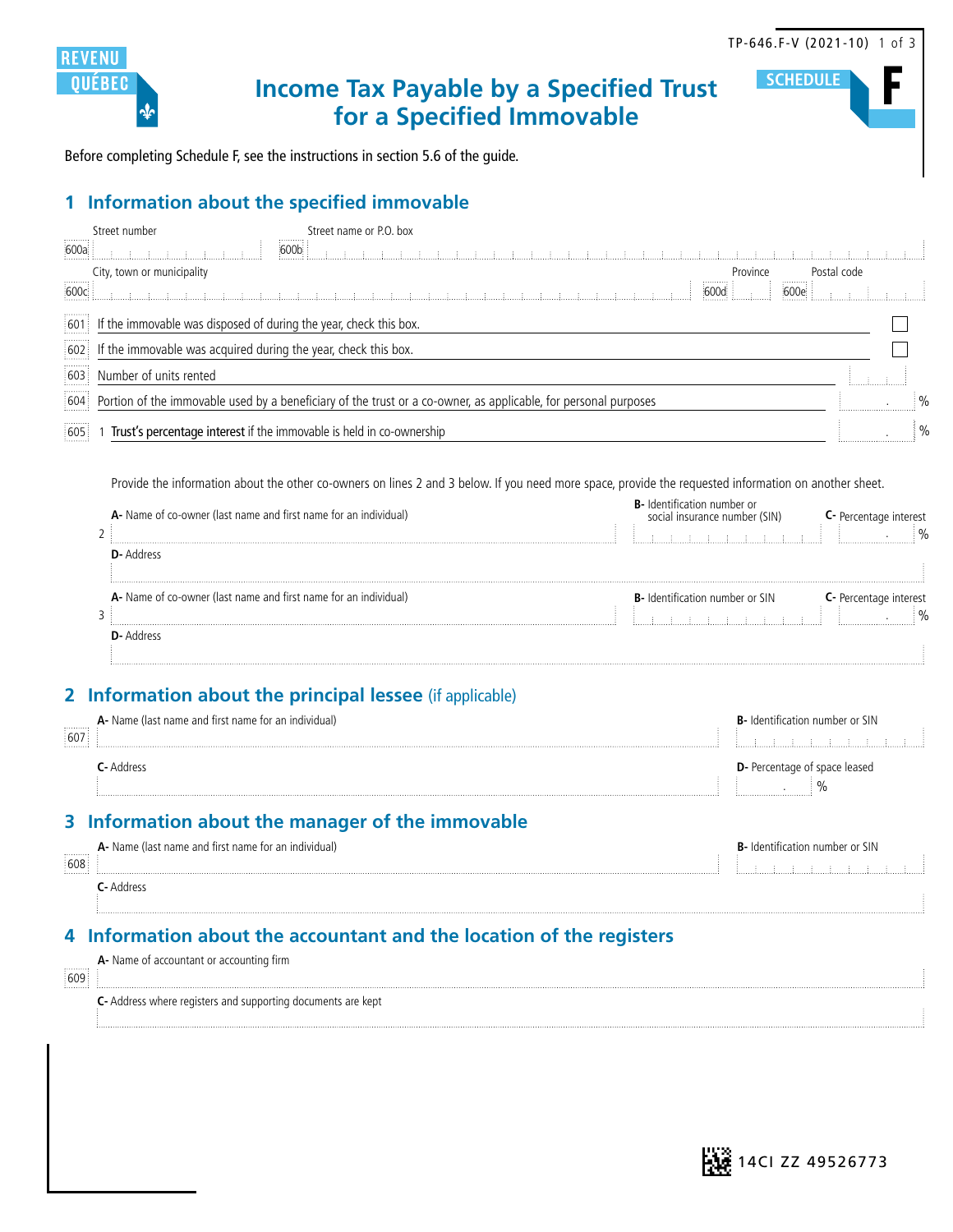TP-646.F-V (2021-10) 2 of 3

## **5 Net rental income (or net rental loss) before capital cost allowance**

Complete this part and the capital cost allowance table on page 3 for the specified immovable identified on page 1. Enter a minus sign (–) in front of losses and subtract losses from income.

| <b>Income</b> (gross rent and related income)                                                                                                            |  |           |                |     |                                                                                |     | :610∷    |  |
|----------------------------------------------------------------------------------------------------------------------------------------------------------|--|-----------|----------------|-----|--------------------------------------------------------------------------------|-----|----------|--|
|                                                                                                                                                          |  |           | А              |     | B                                                                              |     |          |  |
| <b>Expenses</b>                                                                                                                                          |  |           | Total expenses |     | Portion of the expenses not<br>attributable to the rental                      |     |          |  |
| Advertising                                                                                                                                              |  | 611       |                |     |                                                                                |     |          |  |
| Insurance premiums                                                                                                                                       |  | $+ 1612$  |                |     |                                                                                |     |          |  |
| Interest                                                                                                                                                 |  | $+ 613$   |                |     |                                                                                |     |          |  |
| Maintenance and repairs (see the instructions for lines 58a and 58<br>in section 4.2 of the quide)                                                       |  | $+$ 614   |                |     |                                                                                |     |          |  |
| Management and administration fees                                                                                                                       |  | $+$ 615   |                |     |                                                                                |     |          |  |
| Legal, accounting and other professional fees                                                                                                            |  | $+$ :616: |                |     |                                                                                |     |          |  |
| Property taxes (municipal and school taxes)                                                                                                              |  | $+$ :617: |                |     |                                                                                |     |          |  |
| Salaries, wages, benefits and employer contributions                                                                                                     |  | $+$ :618: |                |     |                                                                                |     |          |  |
| Electricity, heating, etc.                                                                                                                               |  | $+$ :619: |                |     |                                                                                |     |          |  |
| Other expenses. Specify:                                                                                                                                 |  | $+$ 620   |                |     |                                                                                |     |          |  |
| Add the amounts in each column.<br><b>Totals</b> $=$ 621                                                                                                 |  |           |                | $=$ |                                                                                |     |          |  |
| Total of column B<br>Total of column A                                                                                                                   |  |           | ▶              |     |                                                                                |     | $-$ :622 |  |
| Subtract line 622 from line 610.                                                                                                                         |  |           |                |     |                                                                                |     | $=$ 623  |  |
| Amount from line 623 or, in the case of an immovable held in co-ownership,<br>the portion of the amount corresponding to the trust's percentage interest |  |           |                |     |                                                                                |     | 624      |  |
| Recapture of capital cost allowance (see the instructions for column 5 of the capital cost allowance table in section 5.6 of the guide)                  |  |           |                |     |                                                                                | $+$ | 625      |  |
| Add lines 624 and 625.                                                                                                                                   |  |           |                |     |                                                                                |     | 626      |  |
| Terminal loss (see the instructions for column 5 of the capital cost allowance table in section 5.6 of the guide)                                        |  |           |                |     |                                                                                |     | 627      |  |
| Subtract line 627 from line 626.                                                                                                                         |  |           |                |     | Net rental income (or net rental loss) before capital cost allowance $=$ [630] |     |          |  |

## **6 Net rental income (or net rental loss) from all specified immovables**

Complete this part only once for all specified immovables.

Total number of immovables **655** 

| Total of the amounts on line 630 of all copies of Schedule F completed for the taxation year covered               | ,,,,,,,,,<br>660 |  |
|--------------------------------------------------------------------------------------------------------------------|------------------|--|
| If the trust was a member of a partnership, enter the trust's share of the net rental income (or net rental loss), |                  |  |
| as shown in box 3-3 of the trust's RL-15 slip or in the partnership's financial statements.                        | $+$ :661 ::      |  |
| Add lines 660 and 661. If the result is positive, continue the calculation.                                        |                  |  |
| If the result is negative, carry it to line 664.                                                                   | $=$ :662:        |  |
| Capital cost allowance (amount on line 650 of the capital cost allowance table)                                    |                  |  |
| (maximum: amount on line 662)                                                                                      | $ 663$           |  |
| Enter the amount from line 662, or subtract line 663 from line 662.                                                |                  |  |
| Net rental income (or net rental loss) from all specified immovables $=$ [664]                                     |                  |  |

## **7 Income tax payable related to specified immovables**

| Amount from line 664, if it is positive     |                                                              |  |       |
|---------------------------------------------|--------------------------------------------------------------|--|-------|
| Taxation rate                               |                                                              |  | 4.47% |
| Multiply line 670 by 4.47%.                 |                                                              |  |       |
| Carry the result to line 138 of the return. | Income tax payable related to specified immovables $=$ [671] |  |       |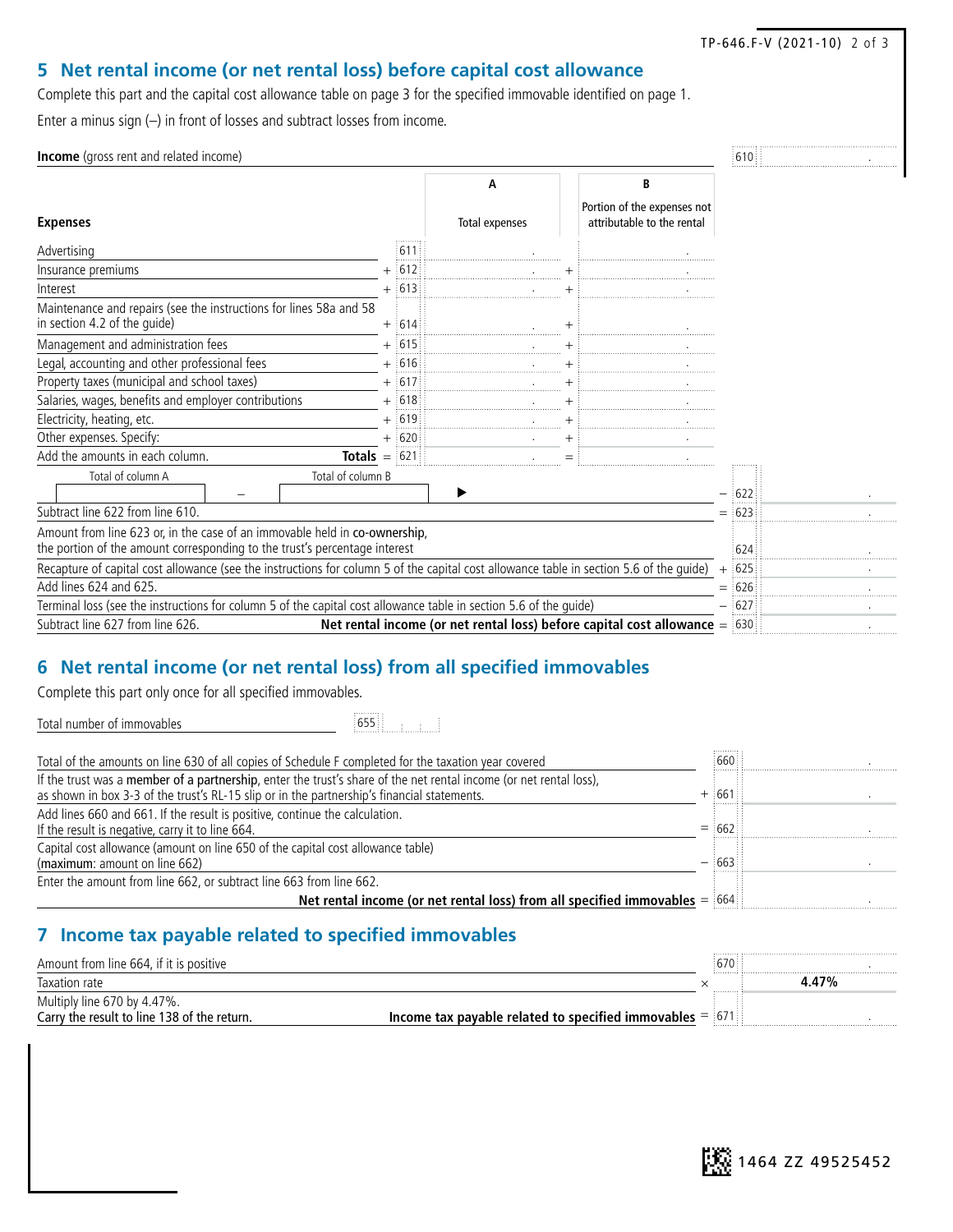TP-646.F-V (2021-10) TP-646.F-V (2021-10) 3 of 3

# Capital cost allowance **Capital cost allowance**

from all copies of the table. Use columns 3.1, 5.1 and 5.2 only for accelerated investment incentive property (AlIP) **acquired after November 20, 2018**, and available for use during the taxation year. For more information<br>see guide TP-646.G-V. If there from all copies of the table. see guide TP-646.G-V. If the is not endial of the table space of the space during the requested information of the table space incomplete and amounts in claim 9 space of the total on line  $\sigma$ Use columns 3.1, 5.1 and 5.2 only for accelerated investment incentive property (AIIP) **acquired after November 20, 2018**, and available for use during the taxation year. For more information

|                             | οz | $\vec{5}$ | $\vec{8}$ | 17 | $\vec{5}$ | 긊 | $\vec{r}$ | ದ | 12 | ⋍ | ៊ | $\circ$ | $\infty$ | $\sigma$ | <b>UT</b> | ω | Z | $rac{1}{2}$                                                                                                                                                                                  |   |
|-----------------------------|----|-----------|-----------|----|-----------|---|-----------|---|----|---|---|---------|----------|----------|-----------|---|---|----------------------------------------------------------------------------------------------------------------------------------------------------------------------------------------------|---|
|                             |    |           |           |    |           |   |           |   |    |   |   |         |          |          |           |   |   | $\frac{CaS}{N_0}$                                                                                                                                                                            |   |
| Add the amounts in column 9 |    |           |           |    |           |   |           |   |    |   |   |         |          |          |           |   |   | Undepreciated capital<br>cost (UCC) at<br>the taxation year<br>the beginning of                                                                                                              | Σ |
|                             |    |           |           |    |           |   |           |   |    |   |   |         |          |          |           |   |   | Cost of acquisitions<br>and additions<br>made during<br>the taxation year <sup>2</sup>                                                                                                       |   |
|                             |    |           |           |    |           |   |           |   |    |   |   |         |          |          |           |   |   | that are AllP. <sup>2</sup><br>acquisitions<br>in column 3<br>Cost of                                                                                                                        |   |
|                             |    |           |           |    |           |   |           |   |    |   |   |         |          |          |           |   |   | Amount respecting<br>made during the<br>taxation year <sup>2</sup><br>dispositions                                                                                                           |   |
|                             |    |           |           |    |           |   |           |   |    |   |   |         |          |          |           |   |   | acquisitions and<br>$col. 2 + col. 3$<br>dispositions:<br>UCC after<br>col.4<br>$\overline{1}$                                                                                               |   |
|                             |    |           |           |    |           |   |           |   |    |   |   |         |          |          |           |   |   | result is negative,<br>the taxation year:<br>$col. 4 - col. 3 +$<br>capital cost of<br>AllP acquired in<br>disposition that<br>can reduce the<br>col. 3.1. If the<br>Proceeds of<br>enter 0. |   |
|                             |    |           |           |    |           |   |           |   |    |   |   |         |          |          |           |   |   | result is negative,<br>UCC adjustment<br>based on AllP<br>acquired in the<br>taxation year.<br>$\frac{(col. 3.1 -}{5.1). 1$ f the<br>variable $\times$<br>enter 0.                           |   |
|                             |    |           |           |    |           |   |           |   |    |   |   |         |          |          |           |   |   | $50\% \times (col. 3 -$<br>col. 3.1 – col. 4).<br>is negative,<br>If the result<br>Reduction:<br>enter 0.                                                                                    |   |
| Capital cost allowance      |    |           |           |    |           |   |           |   |    |   |   |         |          |          |           |   |   | col. $5 + col. 5.2 -$<br>Base amount for<br>the calculation<br>of capital cost<br>allowance:<br>$9$   $6$                                                                                    |   |
| $rac{1}{20}$                |    |           |           |    |           |   |           |   |    |   |   |         |          |          |           |   |   | Rate <sup>3</sup>                                                                                                                                                                            |   |
|                             |    |           |           |    |           |   |           |   |    |   |   |         |          |          |           |   |   | Capital cost allowance<br>(maximum amount:<br>col. $7 \times$ col. 8)                                                                                                                        |   |
|                             |    |           |           |    |           |   |           |   |    |   |   |         |          |          |           |   |   | taxation year:<br>$col. 5 - col. 9$<br>UCC at the<br>end of the                                                                                                                              |   |

Immovables whose capital cost is more than \$50,000 must be placed in a separate class.

 $\sim$  2.  $\sim$ 

Use the rates prescribed in the Regulation respecting the Taxation Act.

In the case of an immovable held in co-ownership, enter, in columns 3, 3.1 and 4, the amount that corresponds to the trust's percentage interest in the immovable.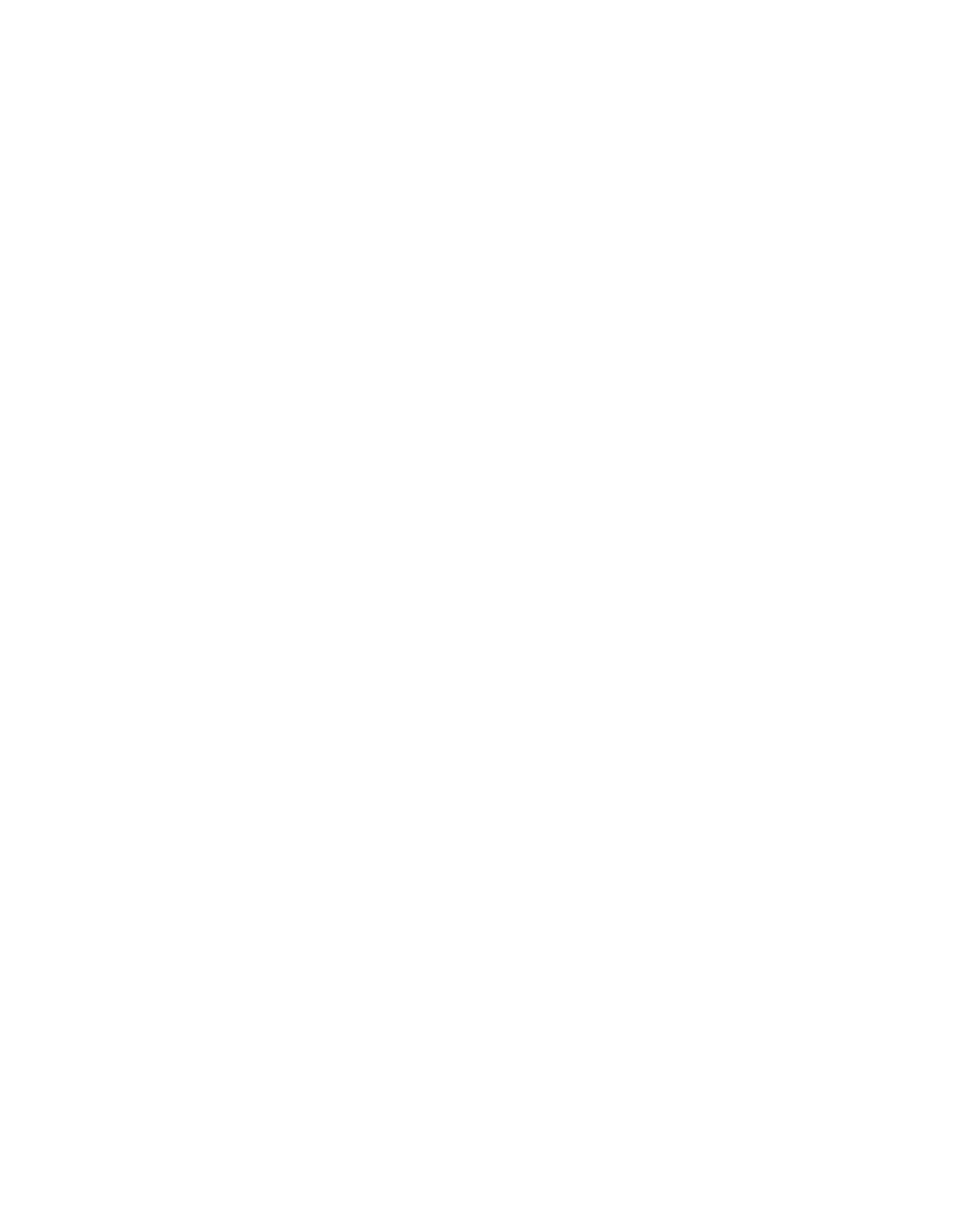



# **G SCHEDULE Additional Information**

**Trust Resident in Québec That Owns a Specified Immovable**

For more information about Schedule G, refer to section 5.7 of the guide.

**Important**: For a trust resident in Québec that does not own a specified immovable, complete Part 6 of the return instead of Schedule G to provide the additional information.

## **1 Additional information about the trust**

#### **1.1 Settlors**

If there are more than two settlors, enclose another copy of the Schedule G with the requested information.

| <b>Settlor 1</b>                      |                                                                                                                                                                                                                                                                                                                                                                                                                                                                                                |                     |             |                    |
|---------------------------------------|------------------------------------------------------------------------------------------------------------------------------------------------------------------------------------------------------------------------------------------------------------------------------------------------------------------------------------------------------------------------------------------------------------------------------------------------------------------------------------------------|---------------------|-------------|--------------------|
|                                       | A- Name (last name and first name for an individual)                                                                                                                                                                                                                                                                                                                                                                                                                                           |                     |             | A.1- Date of birth |
| B- Identification number or SIN       | <b>C</b> -Address                                                                                                                                                                                                                                                                                                                                                                                                                                                                              |                     |             | Y Y<br>Y<br>M M    |
|                                       |                                                                                                                                                                                                                                                                                                                                                                                                                                                                                                |                     |             |                    |
| <b>C.1-</b> Jurisdiction of residence |                                                                                                                                                                                                                                                                                                                                                                                                                                                                                                |                     |             |                    |
| a-Trustee 1                           | <b>D</b> - Relationship to trustees (if applicable)                                                                                                                                                                                                                                                                                                                                                                                                                                            | <b>b</b> -Trustee 2 | c-Trustee 3 |                    |
| <b>Settlor 2</b>                      |                                                                                                                                                                                                                                                                                                                                                                                                                                                                                                |                     |             |                    |
|                                       | A- Name (last name and first name for an individual)                                                                                                                                                                                                                                                                                                                                                                                                                                           |                     |             | A.1- Date of birth |
| B- Identification number or SIN       | <b>C</b> - Address                                                                                                                                                                                                                                                                                                                                                                                                                                                                             |                     |             |                    |
|                                       | $\begin{minipage}{.4\linewidth} \begin{tabular}{l} \hline \multicolumn{1}{l}{} & \multicolumn{1}{l}{} \\ \multicolumn{1}{l}{} & \multicolumn{1}{l}{} \\ \multicolumn{1}{l}{} & \multicolumn{1}{l}{} \\ \multicolumn{1}{l}{} & \multicolumn{1}{l}{} \\ \multicolumn{1}{l}{} & \multicolumn{1}{l}{} \\ \multicolumn{1}{l}{} & \multicolumn{1}{l}{} \\ \multicolumn{1}{l}{} & \multicolumn{1}{l}{} \\ \multicolumn{1}{l}{} & \multicolumn{1}{l}{} \\ \multicolumn{1}{l}{} & \multicolumn{1}{l}{}$ |                     |             |                    |
| C.1- Jurisdiction of residence        |                                                                                                                                                                                                                                                                                                                                                                                                                                                                                                |                     |             |                    |
|                                       |                                                                                                                                                                                                                                                                                                                                                                                                                                                                                                |                     |             |                    |
| a-Trustee 1                           | D- Relationship to trustees (if applicable)                                                                                                                                                                                                                                                                                                                                                                                                                                                    | <b>b</b> -Trustee 2 | c-Trustee 3 |                    |
|                                       |                                                                                                                                                                                                                                                                                                                                                                                                                                                                                                |                     |             |                    |
|                                       |                                                                                                                                                                                                                                                                                                                                                                                                                                                                                                |                     |             |                    |

#### **1.2 Trustees**

If there are more than three trustees, enclose another copy of Schedule G with the requested information.

| <br><b>Trustee 1</b>                                         |                    |
|--------------------------------------------------------------|--------------------|
| A- Name (last name and first name for an individual)         | A.1- Date of birth |
|                                                              |                    |
| <b>B-</b> Identification number or SIN<br><b>C</b> - Address |                    |
| ほうほうほうほうほうほうほうほうほ                                            |                    |
| <b>C.1-</b> Jurisdiction of residence                        |                    |
|                                                              |                    |
| <b>Trustee 2</b>                                             |                    |
| A- Name (last name and first name for an individual)         | A.1- Date of birth |
|                                                              |                    |
| <b>B-</b> Identification number or SIN<br><b>C</b> - Address |                    |
| まいまいまいまいまいまいま                                                |                    |
| <b>C.1-</b> Jurisdiction of residence                        |                    |
|                                                              |                    |
|                                                              |                    |
|                                                              |                    |
|                                                              |                    |
|                                                              | 4WC ZZ 49528767    |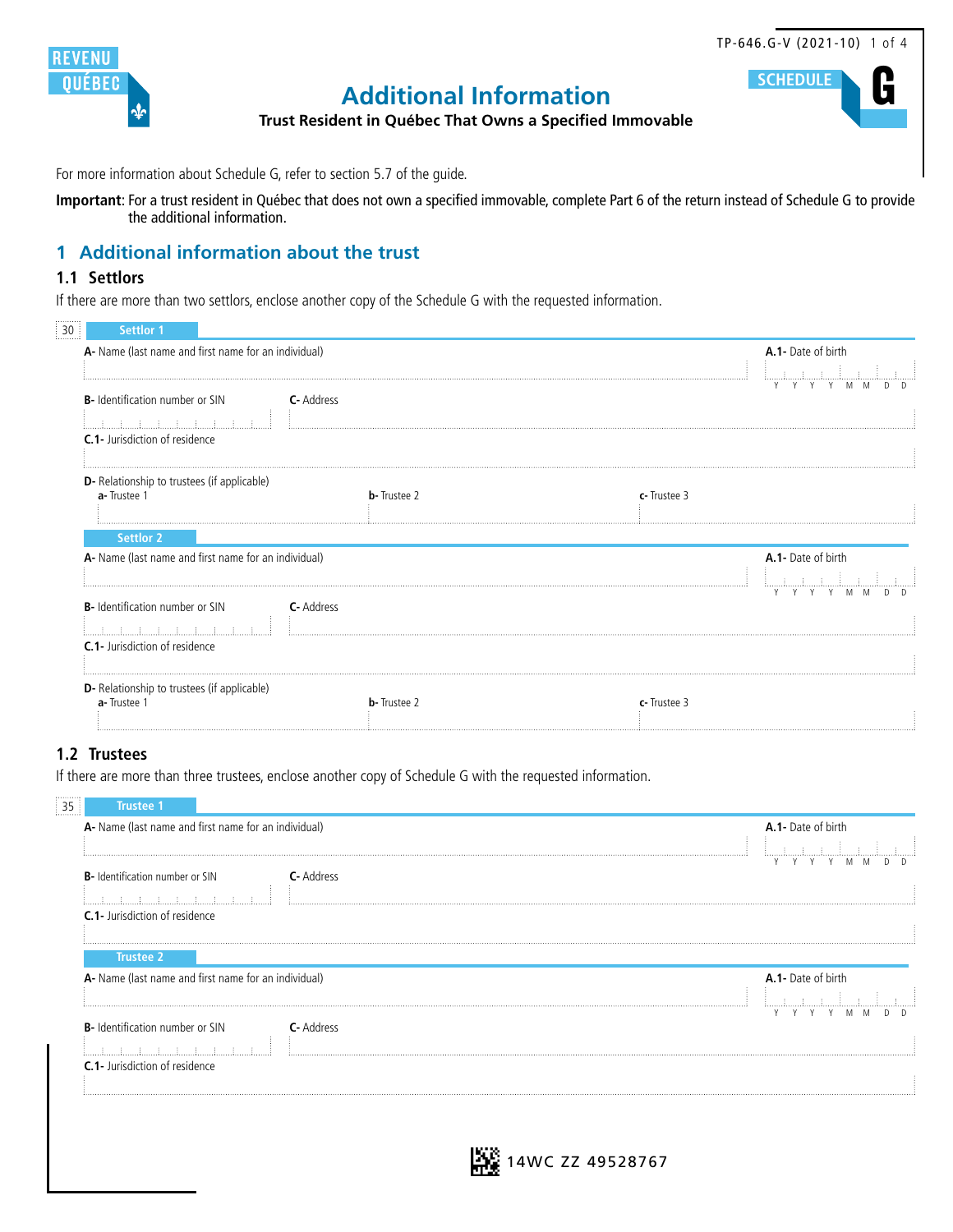| <b>Trustee 3</b>                                     |                        |                                  |
|------------------------------------------------------|------------------------|----------------------------------|
| A- Name (last name and first name for an individual) |                        | A.1- Date of birth               |
|                                                      |                        | <b>COLLECTION</b><br>Y Y Y Y M M |
| <b>B-</b> Identification number or SIN               | <b>C</b> - Address<br> |                                  |
| <b>C.1-</b> Jurisdiction of residence                |                        |                                  |

TP-646.G-V (2021-10) 2 of 4

#### **1.3 Persons who can exert control over the trustee's decisions**

If there are more than two persons, enclose another copy of Schedule G with the requested information.

| <b>Person</b>                                                 |                           |
|---------------------------------------------------------------|---------------------------|
| A- Name (last and first name for an individual)               | <b>A.1-</b> Date of birth |
|                                                               |                           |
| <b>B</b> - Identification number or SIN<br><b>C</b> - Address |                           |
|                                                               |                           |
| <b>C.1-</b> Jurisdiction of residence                         |                           |
|                                                               |                           |
| Person 2                                                      |                           |
| A- Name (last and first name for an individual)               | A.1- Date of birth        |
|                                                               |                           |
| <b>B-</b> Identification number or SIN<br><b>C</b> - Address  |                           |
|                                                               |                           |
| <b>C.1-</b> Jurisdiction of residence                         |                           |
|                                                               |                           |
|                                                               |                           |

#### **1.4 Beneficiaries**

If there are more than five beneficiaries, enclose another copy of Schedule G with the requested information.

| <br>$\sim$          |                               | . . |  |                 |
|---------------------|-------------------------------|-----|--|-----------------|
| .40:7               |                               |     |  |                 |
|                     |                               |     |  |                 |
| <b>A-</b> Name (las | e for an individual).<br>name |     |  | birth<br>14 L H |
|                     |                               |     |  |                 |

|                                                                                                                                                                                                                                                                                                                                                                                                                                                                                                                                |                     | Y<br>$\vee$<br>V<br>M   |
|--------------------------------------------------------------------------------------------------------------------------------------------------------------------------------------------------------------------------------------------------------------------------------------------------------------------------------------------------------------------------------------------------------------------------------------------------------------------------------------------------------------------------------|---------------------|-------------------------|
| <b>B-</b> Identification number or SIN                                                                                                                                                                                                                                                                                                                                                                                                                                                                                         | <b>C</b> -Address   |                         |
| C.1- Jurisdiction of residence                                                                                                                                                                                                                                                                                                                                                                                                                                                                                                 |                     |                         |
| D- Relationship to settlors (if applicable)                                                                                                                                                                                                                                                                                                                                                                                                                                                                                    | <b>a</b> -Settlor 1 | <b>b</b> - Settlor 2    |
| E- Relationship to trustees (if applicable)<br>a-Trustee 1                                                                                                                                                                                                                                                                                                                                                                                                                                                                     | <b>b</b> -Trustee 2 | c-Trustee 3             |
| <b>Beneficiary 2</b>                                                                                                                                                                                                                                                                                                                                                                                                                                                                                                           |                     |                         |
| A- Name (last and first name for an individual)                                                                                                                                                                                                                                                                                                                                                                                                                                                                                |                     | A.1- Date of birth      |
|                                                                                                                                                                                                                                                                                                                                                                                                                                                                                                                                |                     |                         |
|                                                                                                                                                                                                                                                                                                                                                                                                                                                                                                                                |                     |                         |
| B- Identification number or SIN                                                                                                                                                                                                                                                                                                                                                                                                                                                                                                | C-Address           | Y Y Y Y M M<br>n.<br>n. |
| $\begin{minipage}{.4\linewidth} \begin{tabular}{l} \hline \multicolumn{3}{c}{\textbf{1.0.1}} \end{tabular} \end{minipage} \begin{minipage}{.4\linewidth} \begin{tabular}{l} \hline \multicolumn{3}{c}{\textbf{2.0.1}} \end{tabular} \end{minipage} \begin{minipage}{.4\linewidth} \end{minipage} \begin{minipage}{.4\linewidth} \end{minipage} \begin{minipage}{.4\linewidth} \end{minipage} \begin{minipage}{.4\linewidth} \end{minipage} \begin{minipage}{.4\linewidth} \end{minipage} \begin{minipage}{.4\linewidth} \end{$ |                     |                         |
| <b>C.1-</b> Jurisdiction of residence                                                                                                                                                                                                                                                                                                                                                                                                                                                                                          |                     |                         |
| D- Relationship to settlors (if applicable)                                                                                                                                                                                                                                                                                                                                                                                                                                                                                    | <b>a</b> -Settlor 1 | <b>b</b> -Settlor 2     |
|                                                                                                                                                                                                                                                                                                                                                                                                                                                                                                                                |                     |                         |

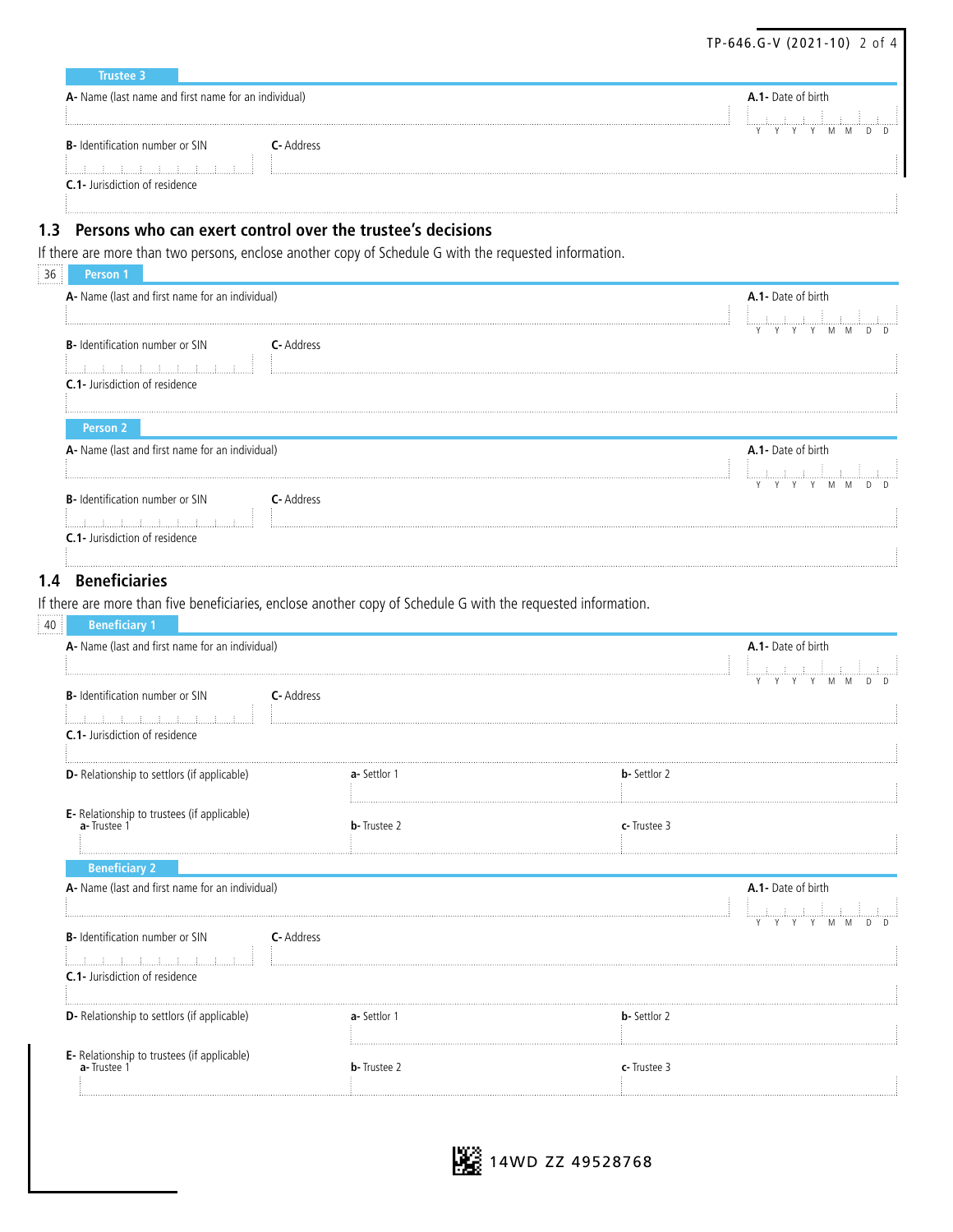|                                                                          |                     |                      | TP-646.G-V (2021-10) 3 of 4     |
|--------------------------------------------------------------------------|---------------------|----------------------|---------------------------------|
| <b>Beneficiary 3</b>                                                     |                     |                      |                                 |
| A- Name (last and first name for an individual)                          |                     |                      | A.1- Date of birth<br>أستشاشتها |
| B- Identification number or SIN<br>C-Address                             |                     |                      | <b>THE TERM</b>                 |
| <b>C.1-</b> Jurisdiction of residence                                    |                     |                      |                                 |
| D- Relationship to settlors (if applicable)                              | a-Settlor 1         | <b>b</b> -Settlor 2  |                                 |
| E- Relationship to trustees (if applicable)<br>a- Trustee 1              | <b>b</b> -Trustee 2 | c-Trustee 3          |                                 |
| <b>Beneficiary 4</b>                                                     |                     |                      |                                 |
| A- Name (last and first name for an individual)                          |                     | A.1- Date of birth   |                                 |
| <b>B-</b> Identification number or SIN<br><b>C</b> - Address<br>1111111. |                     |                      |                                 |
| <b>C.1-</b> Jurisdiction of residence                                    |                     |                      |                                 |
| D- Relationship to settlors (if applicable)                              | a-Settlor 1         | <b>b</b> -Settlor 2  |                                 |
| E- Relationship to trustees (if applicable)<br>a- Trustee 1              | <b>b</b> -Trustee 2 | c-Trustee 3          |                                 |
| <b>Beneficiary 5</b>                                                     |                     |                      |                                 |
| A- Name (last and first name for an individual)                          |                     |                      | A.1- Date of birth              |
| B- Identification number or SIN<br>C- Address                            |                     |                      | $\sqrt{2}$                      |
| <b>C.1-</b> Jurisdiction of residence                                    |                     |                      |                                 |
| D- Relationship to settlors (if applicable)                              | a-Settlor 1         | <b>b</b> - Settlor 2 |                                 |
| E- Relationship to trustees (if applicable)<br>a-Trustee 1               | <b>b</b> -Trustee 2 | c-Trustee 3          |                                 |